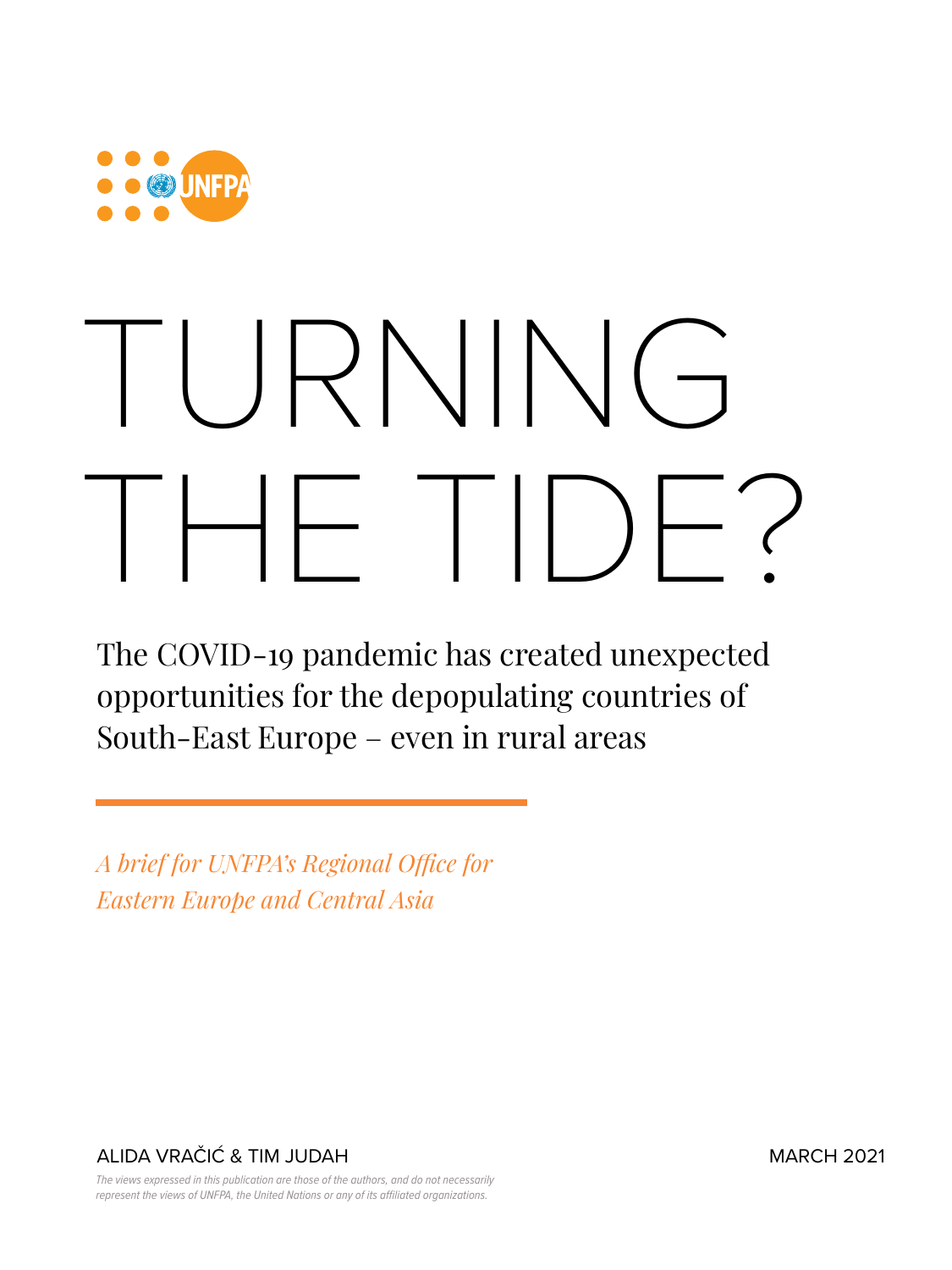# EXECUTIVE SUMMARY

THE GLOBAL EFFECTS of the Covid-19 pandemic are not yet fully understood, quantified or evaluated, but the pace at which the virus has changed our lives is nothing short of astonishing.

The pandemic will alter global trends in ways which are still difficult to ascertain. Migration is one of these trends. Helping change decades of rural depopulation may be another.

Since March 2020, migration has plummeted across the world,<sup>1</sup> and few people are leaving their own countries for work. But somewhat hidden behind this broader trend is the fact that reverse migration has been observed in virtually all countries and regions from which migrants traditionally come – and South-East Europe is no exception. During the early weeks and months of the pandemic, hundreds of thousands of people who lived and worked in the UK, in Germany, in Switzerland and elsewhere returned home to South-East European countries.

Their reasons for returning varied. Some had lost their jobs, some sought to be close to their families in a time of crisis and some felt safer at home, especially those without full access to free health care abroad.

For South-East European countries that have for decades only experienced emigration, such a large-scale return was a novel experience and one which has unexpectedly opened up many opportunities.

There are no reliable numbers of how many people have returned home, nor figures for those who have subsequently stayed. However, research in Bulgaria found that among returnees 10% said they did not want to go abroad again after the crisis was over, with another 25% saying that they had not yet decided about this.

Just as people have returned home, South-East Europe has been witnessing another phenomenon, one that is also being seen elsewhere: The sudden rise of remote working has given large numbers of people more choice about the environment in which they live. Many in this situation are opting for larger properties in often semi-rural settings relatively close to big cities – a phenomenon which had

already begun before the pandemic – or venturing further afield to attractive rural and even mountainous regions. By massively changing the calculation about where one can live, Covid-19 has accelerated both trends. What is true for professionals from London and San Francisco is also true for their counterparts from Novi Sad, Plovdiv, Sofia or Belgrade.

Unlike in most Western countries, however, the far more recent urbanization of South-East Europe means that a far greater proportion of city-dwellers has access to land and family property in rural areas. Better infrastructure, especially roads and internet, makes these properties viable options as second homes or even desirable places to live and work, in ways which they were not just a few years ago.

To capture the experiences and intentions of people in the region and to better understand emerging dynamics, this paper looks at how the pandemic has the potential to change urban-rural relationships in South-East Europe. It concentrates on two countries, Serbia and Bulgaria, however their experiences have much in common with those of the rest of the region.

This paper explores stories of return and aims to understand what it takes to design smart public policies to render regions outside of big cities vibrant again. It proposes a more holistic approach for the future development of rural areas, one that includes the modernization of infrastructure, full digitalization and going green, but also suggests the need for a realistic approach in distributing the limited resources that national and local governments have at their disposal. It touches upon the basic questions that need to be adequately addressed, such as the reasons why many rural areas have been subject to depopulation in the first place. It also includes the perspective of younger generations who do not see the appeal of the countryside.

Finally, this paper identifies various models that could be replicated in making depopulated rural areas more resilient and vibrant. The most important substantive elements of rural revival are, or should be, laid out by governments and international institutions and organizations. Serbia, for example, has elevated the issue to the ministerial level. Devising and implementing strategies and carrying out reforms must continue.

**2**

1 Delphine Strauss, Financial Times, 9 February 2021, "Sharp fall in global migration threatens economic recovery."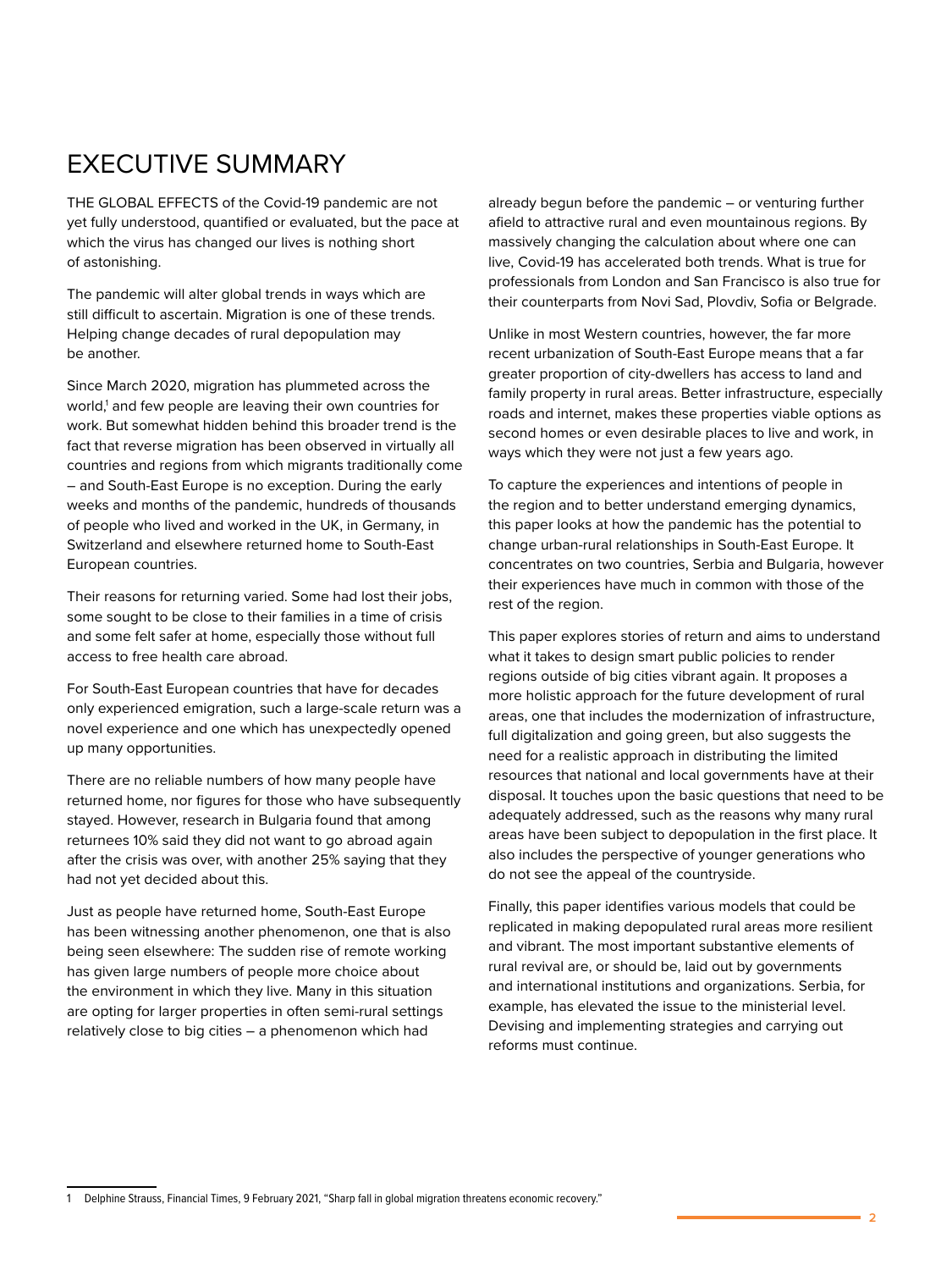# KEY TAKEAWAYS

- In South-East Europe hundreds of thousands of people who live and work abroad have returned home since the beginning of the pandemic. Remote working gives many of them the opportunity to stay there.
- Given minimum conditions returnees can work anywhere, hence long-term strategic planning must include the acceleration of digital modernization and the best standards of connectivity.
- Covid-19 has changed and improved the image of rural areas. The persistent development gap between cities and countryside is shrinking. This is especially true for areas near big cities which suggests how other previously neglected parts of relatively small countries may also revive thanks to improved infrastructure and modern technology.
- Depending on their family statuses, the types of jobs they do and the stage they are at in their careers, many people would choose to live in the countryside rather than the city if given the chance. Bigger, more affordable homes, gardens, access to open space, clean air and all the other opportunities offered by the countryside are deeply attractive prospects for many.
- If governments in traditional labour-exporting countries want to retain some of those who have returned, they must act swiftly to tap the unexpected potential for return migration prompted by Covid-19.
- Many of those who return home permanently possess the networks, skills, talents and assets that can help reverse long-lasting emigration trends. This is as true for Serbia and Bulgaria as it is for other countries. This so-called "creative class" truly matters: It is these people who will help determine whether their countries can achieve a higher level of economic development in the future.
- The countries of South-East Europe have changed profoundly in the last few decades and new economic opportunities have been created. IT industry professionals in the diaspora can easily access information about various possibilities back home, though this is far more difficult to do for other sectors. Governments of the region should collaborate with the private sector to compile and provide easy access to information about openings and opportunities across the entire labour market.

### RECOMMENDATIONS FOR NATIONAL GOVERNMENTS

- Engaging with local leadership is essential. Future government programmes aimed at reviving villages and rural areas should consider establishing joint platforms that enable stakeholders, especially at the municipality level, to discuss different areas of mutual concern and to exchange knowledge and experience.
- Governments must systematically address and provide assistance wherever possible, especially on taxation issues, as part of the return migration process. Tax questions have proved to be a powerful disincentive against companies allowing remote work by professional employees who might otherwise be contemplating a permanent return home.
- Following successful examples elsewhere, both EU and non-EU countries in South-East Europe urgently need to gather solid data and to carry out qualitative surveys in order to understand the volume of return migration, its geography and the preferences and intentions of those who have come back. Such improved data will better inform future government decisions. Many countries in South-East Europe have postponed their 2020 census round due to the pandemic, giving governments and national statistical agencies unexpected extra time to

devise strategies to facilitate this outcome.

- Covid-19 statistics such as quarantine declarations are a rich source of information, well beyond a simple enumeration of the infected, death tolls and those who have successfully recovered. These should be utilized in future planning processes.
- In making efforts to initiate changes, governments in the region should not overlook their diasporas and should in fact engage with them. Beyond their remittances that many countries depend on, diasporas can influence and help shape national debates and mobilize economic and cultural developments, signalling positive types of change.
- Solving the legacy of tangled inheritance issues is another big task for national governments. The fact that large and potentially productive rural areas remain abandoned due to complex inheritance and other problems is a major impediment for future development, for prospective investors and for individuals interested in relocating.
- Governments should ensure structural funds for weaker areas which support the overall development of municipalities. In some cases, this might also include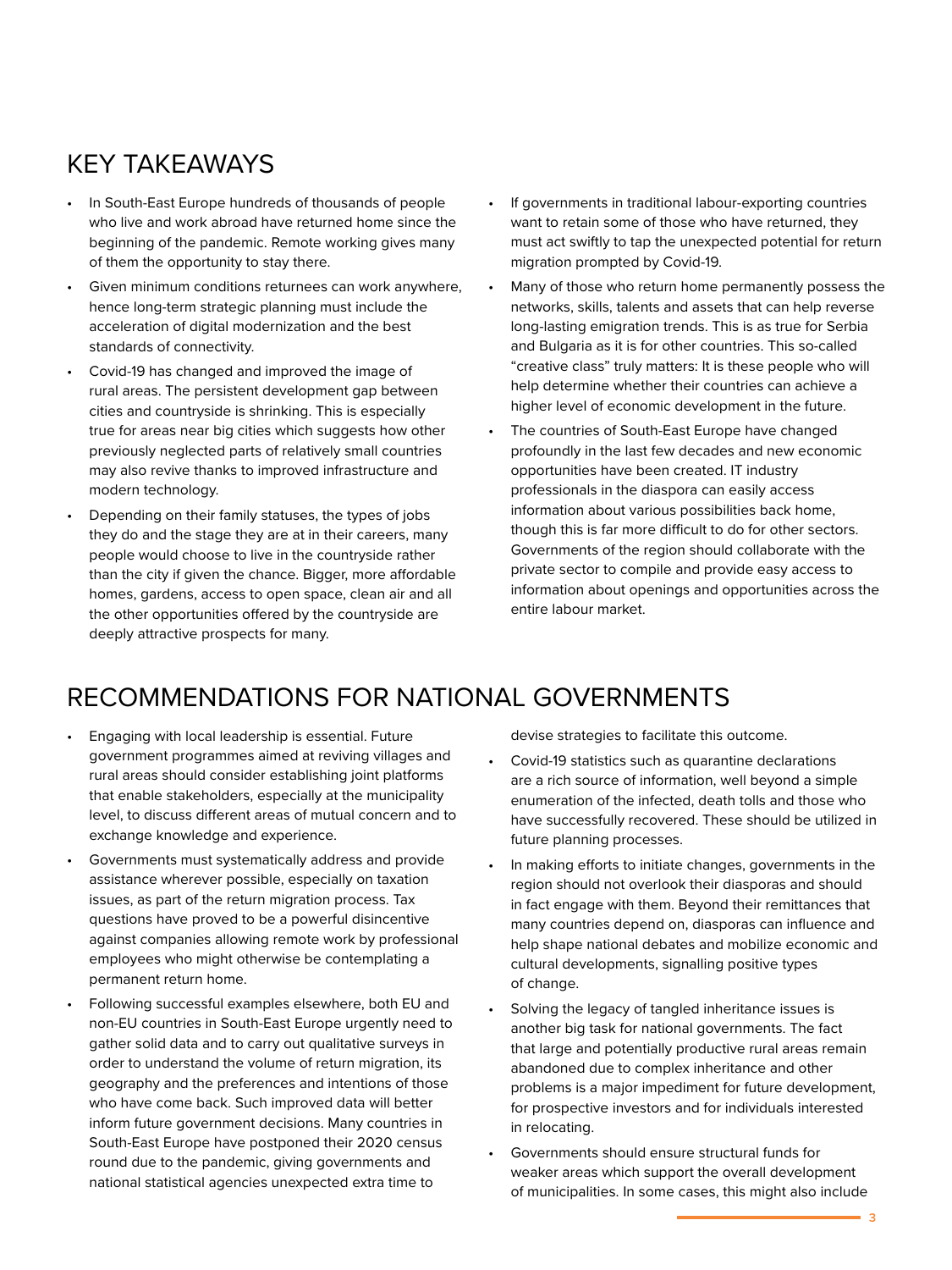the development of local networks between villages and municipalities to create the necessary economies of scale that make a region a more attractive place for people, including families with children, and businesses. Such efforts could be bundled in "Rural Revival Zone" (RRZ) programmes, which could also benefit from special support from the EU and national, regional or international financial institutions. A possible competition between regions based on taxes would need to be critically assessed against available evidence, which questions the sustainability and benefits of such approaches. • Governments and international financial institutions (IFIs) should create a mechanism for citizens to invest in their own country, especially for regional and rural development, and governments might want to make an extra effort to market such programmes to the diaspora. This could be done through publicly backed bonds where the government, the European Bank for Reconstruction and Development (EBRD) or other IFIs assume certain guarantees for risk.

# RECOMMENDATIONS FOR LOCAL GOVERNMENTS

- Investing in individuals with a vision to mobilize the unused potential of regions outside of big cities and rural areas is essential.
- Combining skills that professionals bring to the countryside with valuable traditional local know-how can generate benefits for all. Local governments should work to promote such productive exchanges. Learning from each other, while preserving and giving traditional knowledge a new lease on life can play a part in rural revival.
- While national governments in most countries of South-East Europe are responsible for the process of strategic

planning, local governments can take an active role in defining their own priorities within government programmes. Moreover, policy coordination instruments should be used to influence decision-making.

- All future local activities should incorporate a strategy for ensuring sustainability, including mobilizing funds from other sources, not forgetting countries' own diasporas.
- Working with national governments and IFIs and/or local development banks to create publicly backed investment bonds for municipalities can offer a vehicle for people, including members of the diaspora, to invest in their home countries.

# RECOMMENDATIONS FOR THE EU

- The European Union is well-placed to encourage the revival of areas that have not hitherto been in its traditional focus, either through the recovery fund or by fine-tuning the existing Instrument for Pre-Accession Assistance (IPA) for the non-EU countries, as well as through regular communication with Europe's regions and local communities.
- To champion the advancement of rural communities, both the European Commission and EU capitals should work closely with the European Committee of the Regions and directly with national and regional authorities in both member states and accession countries like Serbia.
- Eurostat, the EU's statistical agency, should also engage on the issue of return and extend support in a bid to collect relevant data on returns and future migration projections.

**4**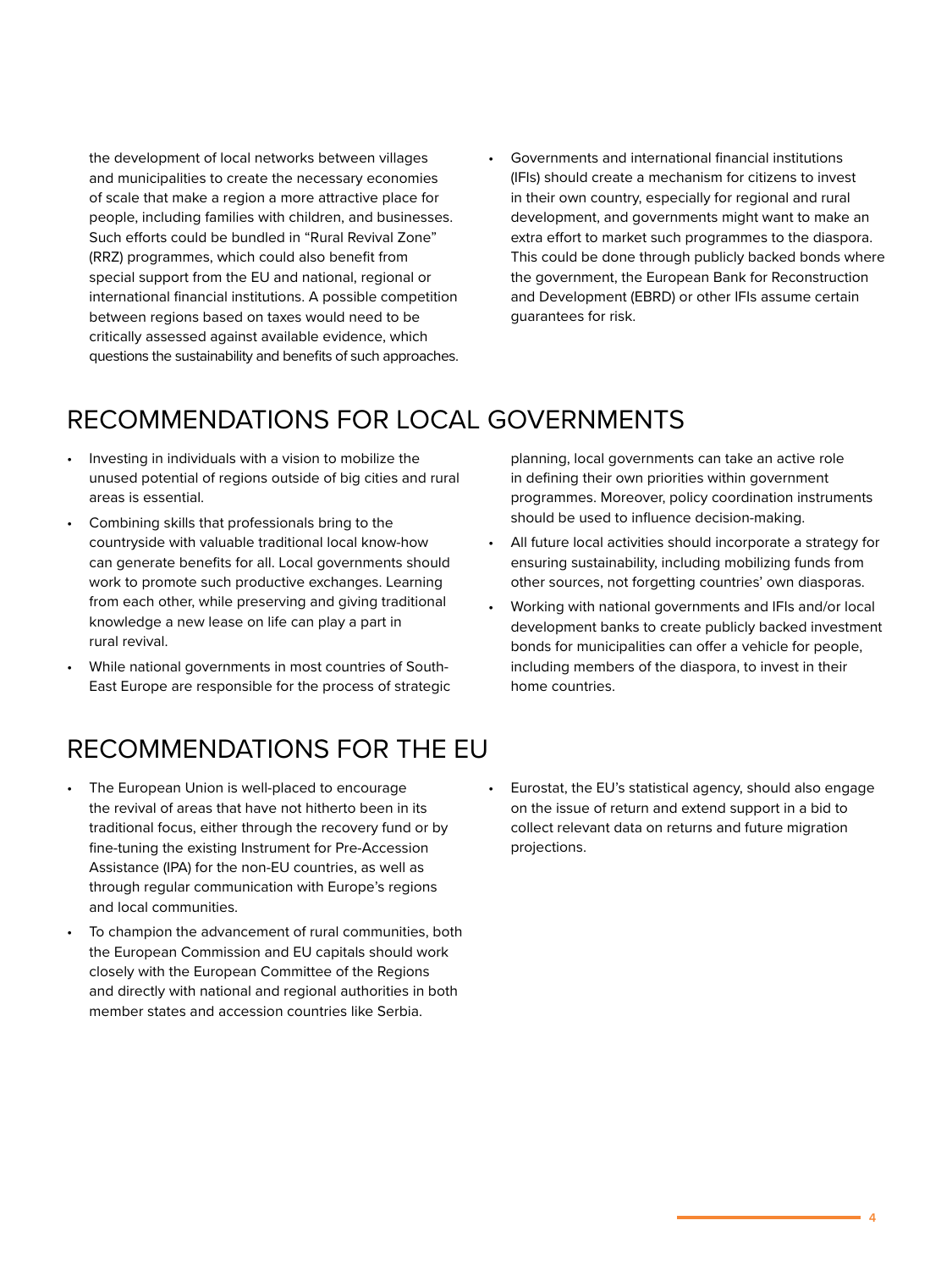#### INTRODUCTION

FEW PARTS of the world are more affected by emigration than South-East Europe. Young people are leaving, fertility rates have collapsed and societies are ageing. From Greece to Poland, almost all eastern, central and south-eastern European countries are confronted with similar problems.

According to projections calculated before the pandemic, Bulgaria will have 38.6% fewer people in 2050 than it did in 1990. Serbia will have 23.8% fewer people.<sup>2</sup> The numbers for the rest of the region vary but all point in the same direction. Populations are shrinking.

Serbia has almost no immigration (if you exclude returning citizens) and while Bulgaria has a little, the amount is insignificant in comparison with Western countries, which in the past few decades have eased their own demographic challenges via immigration.

Rural areas across Europe have long been plagued by issues arising from depopulation. In Serbia and Bulgaria, the post-Second World War decades of industrialization first drew people from country to town. From the 1960s, however, Serbs, like other Yugoslavs, also began to move abroad for work. This created a tradition of emigration as well as new networks which were then available to subsequent generations when war and economic collapse led to everlarger numbers leaving from the 1990s onwards.

For those who did not go abroad, though, the big cities remained a draw for people whose families had always lived in villages, promising better employment opportunities and higher levels of development. In Serbia, some 46% of people live in the cities of Belgrade, Novi Sad, Nis and Subotica, leaving many villages with only 500 people or fewer.<sup>3</sup> As of 2013, a reported 250,000 people were moving from rural to urban areas every year.<sup>4</sup> However there were still estimated to be 1 million people (out of a total population of just under 7 million) living in rural areas in 2020, including 175,000 pensioners.5

According to Bulgaria's National Statistical Institute, in 23% of villages there are no more than 49 residents. In the region of Veliko Tarnovo, which has suffered heavily from depopulation, there are now 58 villages which have been completely abandoned.<sup>6</sup>

Economic growth in both Serbia and Bulgaria is heavily concentrated in and around urban areas such as Belgrade, Novi Sad, Sofia and Plovdiv and, in Bulgaria's case, in coastal towns as well. The pull factor of these regions dictates the geography of internal migration. At least this was the case until the advent of the Covid-19 pandemic.

#### THE NEW NORMAL

MARCH 2020 marked the beginning of a dramatic change. The outbreak of Covid-19 has shuttered schools and businesses and left people groping to adjust to entirely transformed lives.

Across the world millions of people who worked and lived abroad returned home. Many had lost their jobs and many opted to ride out the storm with their families. A significant proportion also returned because of medical insurance issues. The latter situation was certainly the case among a segment of Serbs and Bulgarians who did not have fully registered legal residence abroad and were thus not fully covered by local health services.

What remains unknown is how many of these people will remain in their home countries after the pandemic has passed. Countries have a great opportunity to entice them to stay, rather than move abroad again. Cities in particular have been hard hit by Covid-19 and working at home has become the new normal for hundreds of millions. As a result, an unknown number have returned not just to big cities in their home countries but also to the small towns and villages where they came from.

Covid-19 has highlighted many of the weaknesses of urban life and all the available indicators, such as property prices, demonstrate that many people with the means to do so are seeking larger properties outside of – but still within comfortable driving or public transport range – of city centres.7

This is as true of Belgrade, Sofia and Plovdiv as it is of London. As cities continue to face a growing set of challenges, smaller towns and semi-rural and countryside areas are becoming increasingly attractive for many city dwellers.

<sup>2</sup> Tim Judah, Balkan Insight, 2019, "Bye-Bye, Balkans: A region in critical demographic decline."

<sup>3 2002</sup> census figures for Serbia. Ljiljana Pejin-Stokić and Vladimir Grečić, European Commission, July 2012, "Social Impact of Emigration and Rural-Urban Migration in Central and Eastern Europe," p. 8.

<sup>4</sup> Al Jazeera Balkans, February 2013, "Unutrašnje migracije prijete Srbiji," available at: balkans.aljazeera.net/vijesti/unutrasnje-migracije-prijete-srbiji.

<sup>5</sup> danas.rs/bbc-news-serbian/milan-krkobabic-u-intervjuu-petkom-zadatak-nam-je-da-mladi-iz-sela-ne-idu-na-cuku-da-hvataju-signal-za-internet/

<sup>6</sup> bnr.bg/en/post/101267379/forced-isolation-in-depopulated-bulgarian-villages

<sup>7</sup> Tanjug, "Cena vikendica dogurala do 200.000 evra: Evo gde su najskuplje, a gde najjeftinije," novosti.rs/vesti/ekonomija/916234/cena-vikendica-dogurala-200-000 evra-evo-gde-najskuplje-gde najjeftinije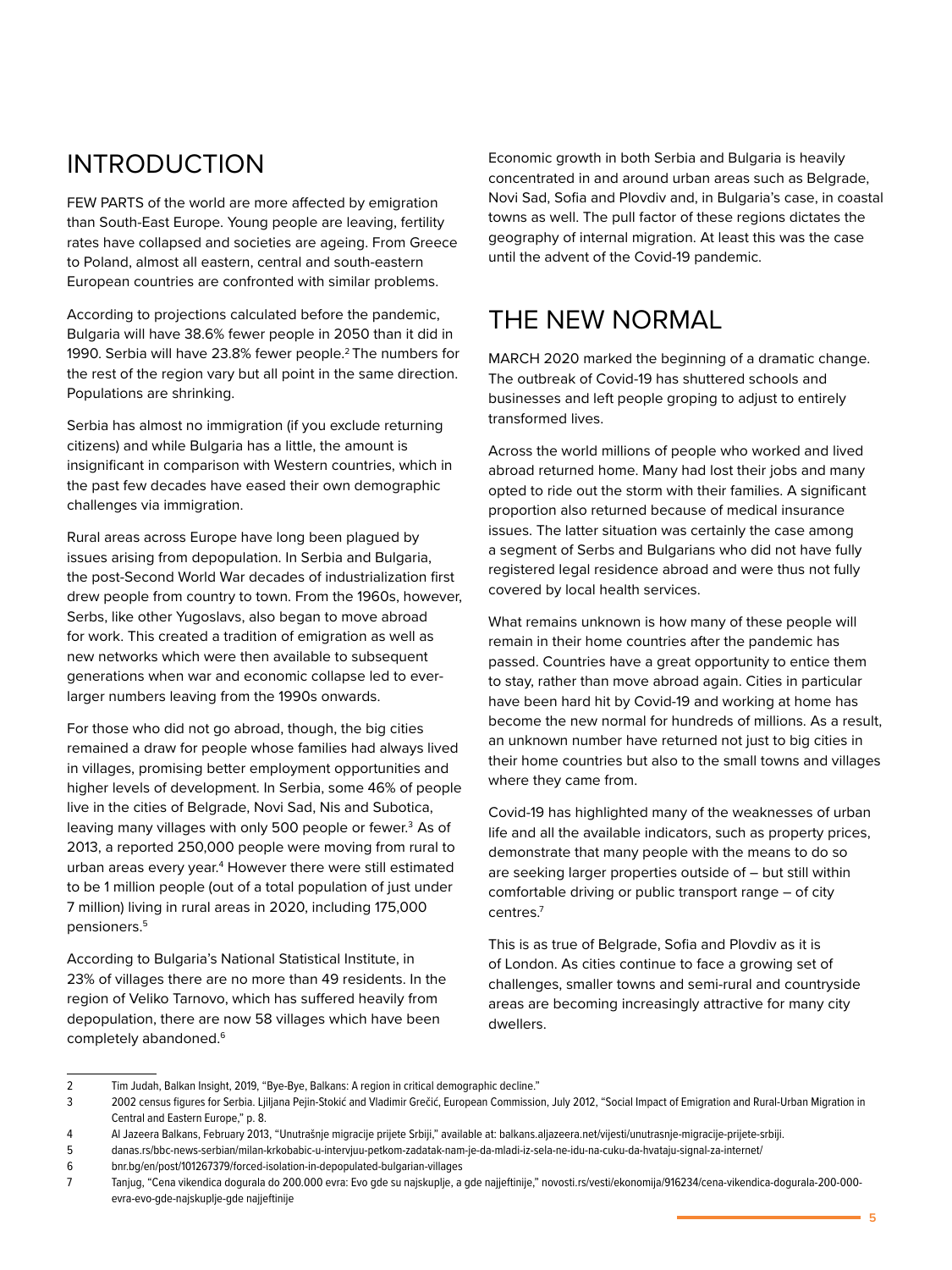#### **Returnees and Quarantined Returnees in March**

|           | <b>Bulgarian citizens</b> | <b>Foreign citizens</b> | Altogether | <b>Quarantined</b> |
|-----------|---------------------------|-------------------------|------------|--------------------|
| March     | 14                        | 3                       | 17         | $\mathbf{0}$       |
| April     | 27 011                    | 26 313                  | 53 3 24    | 14 6 25            |
| May       | 129 462                   | 122 288                 | 251750     | 80 495             |
| June      | 302 731                   | 386 968                 | 689 699    | 19 144             |
| July      | 408 763                   | 715 623                 | 1124 386   | 19 533             |
| August    | 378723                    | 762 174                 | 1140897    | 6 1 3 9            |
| September | 400 423                   | 464 014                 | 864 437    | 473                |
|           | 1647127                   | 2 477 383               | 4 124 510  | 140 409            |

*Number of returnees and quarantined people in Bulgaria, 2020. Source: ECFR.*

#### UNFORESEEN RETURN

IN NOVEMBER 2020, the European Council on Foreign Relations (ECFR) published a study by Ognyan Georgiev called "The Grand Return: Covid-19 and Reverse Migration to Bulgaria." While domestic migration from cities to areas on their peripheries had already been observed in the earlier phase of the pandemic, return migration had not been quantified. By obtaining official data from quarantine forms, Georgiev was able to conclude that 558,000 Bulgarian citizens entered the country during the March-May lockdown period. His study thus gives unique and valuable insight into the numbers of people who returned, data otherwise not tracked anywhere in Europe.

*"This is truly a unique moment, because when people normally emigrate, they return as a trickle. During the Covid-19 crisis they have come back as a wave and then they might trickle back."* **<sup>8</sup>**

#### *-Ognyan Georgiev*

After obtaining this data Georgiev conducted a returnee survey. The responses showed that the two leading reasons for coming home were a "desire to be with relatives" (for 46%) and having lost their jobs (32%).<sup>9</sup> Perhaps most usefully, 10% of respondents said they had decided that they would

*(for the whole period - data Information service) (data from Border police - without Greek border)*

|            | <b>Bulgarian citizens</b> |
|------------|---------------------------|
| March-June | 801755                    |
| April-June | 399764                    |
| Only March | 401991                    |

#### **Lockdown Returnees**

*(A calculation between Border police and IS data )*

| March-May             | 558 464 |
|-----------------------|---------|
| Greek border excluded | 533 860 |

not go abroad again after the pandemic was over, with another 25% saying that they had not yet decided.<sup>10</sup> Even if only 10% of those who returned in the March-May 2020 period subsequently stayed, Georgiev argues that would constitute a "huge boom."11

Similar work was done in Serbia in September and October 2020. *Tacka Povratka* (Returning Point), an NGO set up by diaspora and Serbian business organizations, commissioned the study "Serbian repatriates during Covid-19" along with UNDP Serbia. Unlike in Bulgaria, the Serbian researchers had no access to any statistics at all, either from the border crossing points or the Ministry of Interior, about the numbers of citizens who returned to the country during the March-May lockdown period or afterwards. However, Serbian President Aleksandar Vucic told a press conference that from 5-21 March 2020 alone 317,000 citizens returned to the country.<sup>12</sup>

Similar to Bulgaria, the survey found that 38.5% of respondents returned for family reasons, 17% felt safer in their own country and 9.6% said their family members insisted that they return. Almost half of the respondents returned from European countries, of which the largest share (14%) came from Germany, followed by 6.3% from the region, and a small share from countries in Asia and Australia.<sup>13</sup>

13 ibid

<sup>8</sup> Online interview with Ognyan Georgiev, 4 December 2020.

<sup>9</sup> ibid

<sup>10</sup> Ognyan Georgiev, ECFR, 2020, "The Grand Return: Covid-19 and reverse migration to Bulgaria."

<sup>11</sup> ibid

<sup>12</sup> *Balkan Insight*, 3 April 2020, "Serbia Pins Coronavirus Blame on Returning Serbs 'Concealing Infection'."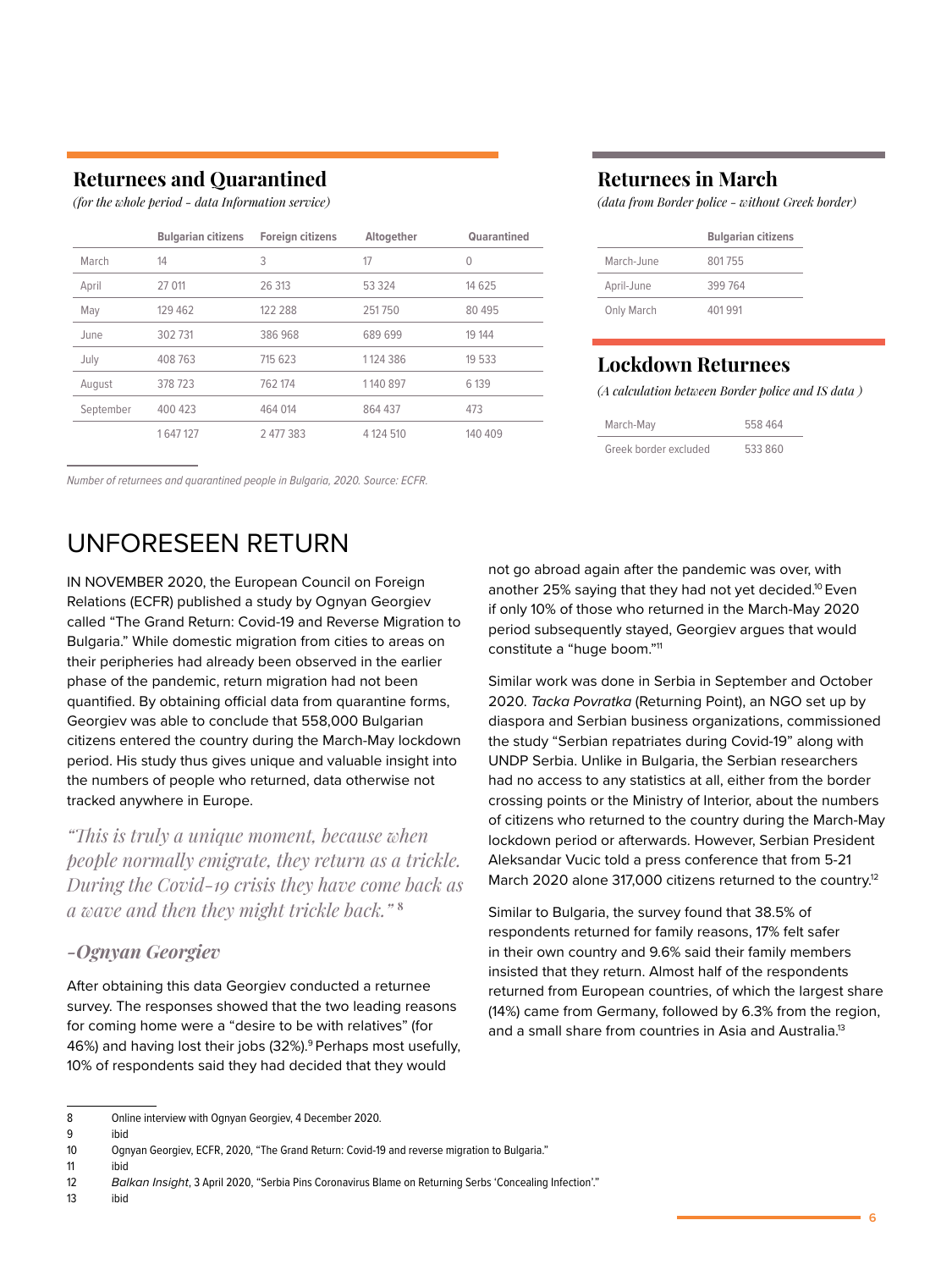# WHAT IS TO BE DONE?

RURAL DEPOPULATION has long been too complex and too costly an issue for most governments in South-East Europe to seriously address. The issue is difficult enough for wealthier countries like Spain, so it comes as no surprise that it is even harder for less prosperous ones. As a result, rural areas are often poor, and lack services and employment opportunities. Many have poor access to quality health care and limited infrastructure, including a lack of public transport. The departure of young and skilled workers compounds rural poverty; typically those who are able to quit poorly paid agricultural jobs for better ones elsewhere do so. Thousands of villages in Serbia and Bulgaria and the wider region are now home to a fraction of their original population, with generally the elderly remaining. Having said that, villages across Europe vary significantly, both in terms of popularity and in access to services. Where the distances are shorter, people who live in the countryside or semi-rural areas close to cities can commute to work, school or university. This is one explanation as to why some rural areas are more affluent than others and have not been neglected like villages in further-flung areas.

Policymakers across Europe are looking for advice and ideas as to what can be done and should be done. While it may be obvious that governments have to maintain services and improve the lives of the remaining residents of depopulating areas, it is impossible to save every village and hamlet, especially in economically challenged countries like Serbia and Bulgaria. Therefore, planning ahead and targeting realistic projects is key.

Local communities across Europe that have adopted innovative plans of action can serve as examples. A group of Italians recently launched "South Working" to promote working remotely from Italy's less developed south. The idea is that by spending money, as well as sharing their experiences, ideas and creativity, these remote-working professionals can help improve the quality of life in their hometowns.14 Another idea from Italy is selling abandoned rural homes for €1 on the condition that the buyers rebuild them within a given period of time.<sup>15</sup> In Spain tax cuts have been proposed for municipalities with fewer than eight people per square kilometre plus support for new inhabitants.16

In October 2019, the incoming Serbian government signalled

#### **COVID-19 statistics**

Daily counts of those who have become infected with, died of and recovered from Covid-19 have become familiar statistics during the pandemic.

But Covid-19 data can go well beyond these numbers, offering a unique insight into migration flows, both internal and external. The issue is knowing where to look, and how open those with the data are to sharing it. Reliable border-crossing data is essential for planning purposes yet lacking across the region, even before the pandemic. In Serbia and Bulgaria such information is not publicly accessible, though it is in Albania.

Regulations in every country define the dynamics and the way the data is collected. In this respect, a standardized EU approach to statistics is crucial and enlargement countries are expected to progressively harmonize their data collection activities and their transmission of statistics to Eurostat, the EU's statistical body.

that it intended to prioritize the issues of demography and rural depopulation. In the previous government demography was taken care of by a minister without portfolio while in June 2019 a National Team for the Revival of Serbian Villages had been created, consisting of 56 people including academics, clerics and various figures from the arts and sports worlds.<sup>17</sup> The new government included for the first time a Ministry for Family Welfare and Demography and a Ministry for Rural Welfare.<sup>18</sup>

The plans of the latter are ambitious. They include the establishment of a State Fund for Rural Infrastructure Development, the transfer of state-owned land of up to 50 hectares to young farmers and a plan to buy some of Serbia's 150,000 abandoned houses for them and others who want to come to live in the countryside and cultivate the land.<sup>19</sup> It remains to be seen if these plans can survive Serbia's post-pandemic financial situation, and their future success can only be secured with the participation of local municipalities and communities.

Financing is not the only problem though. Land registries and cadastres are in a dire state across the region. This is a huge problem leading to corrupt practices such as their misuse to illegally appropriate property. In Serbia, Borko Draskovic, the Director of the Republic Geodetic Authority,

<sup>14</sup> Emma Bubola, *The New York Times*, 8 January 2021, "The Pandemic Helped Reverse Italy's Brain Drain. But Can It Last?"

<sup>15</sup> Terry Boyd, *Dispatches Europe*, January 2021, "Expat Essentials: 1 euro deals on homes are attracting people back to Europe's abandoned villages."

<sup>16</sup> Charlie Devereux, *Bloomberg*, March 2019, "Ghost Villages Are for Sale in Spain."

<sup>17</sup> preporodsela.gov.rs/wp-content/uploads/2019/11/Akt-o-konstituisanju-nacionalnog-tima-za-preporod-sela-Srbije.pdf

<sup>18</sup> preporodsela.gov.rs/

<sup>19</sup> danas.rs/bbc-news-serbian/milan-krkobabic-u-intervjuu-petkom-zadatak-nam-je-da-mladi-iz-sela-ne-idu-na-cuku-da-hvataju-signal-za-internet/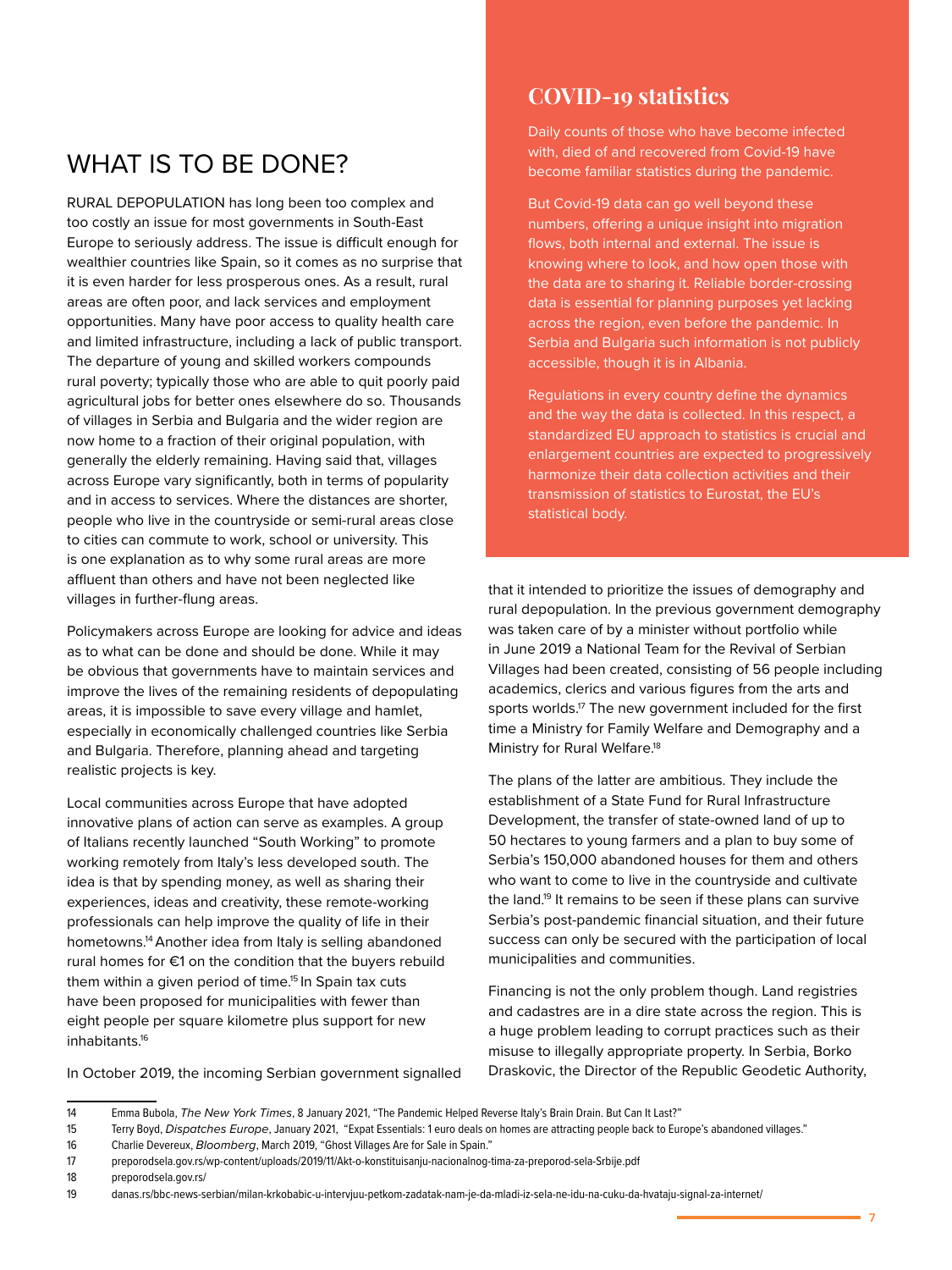said in 2019 that the country's "strained land administration… made it difficult to guarantee property ownership resulting in more than 4.5 million objects still unregistered today, as well as approximately 3 million people without an address. Regulating this state of affairs and legalization of property allows for economic development of the country, legal certainty and the creation of an attractive investment environment."20 Some work has begun on modernizing the system, but across the region another hurdle has to be faced when legal disputes arise over property ownership. Judicial systems are clogged, meaning that cases can take years to come to court.

In March 2020 amendments were passed to the law on the "Procedure of Registration in the Real Estate Cadastre and Utility Cadastre" as part of the development of Serbia's e-cadastre.<sup>21</sup> The legislation was the latest chapter in the ongoing modernization of Serbia's land and property registration system. This can help enable the authorities to redistribute unused land. In 2019 Branko Lakic, Director of the Agricultural Land Administration (ALA) announced that there was a plan for abandoned land, orchards and meadows to be put back into productive use. "Like some other countries from the region, we will have a procedure for dealing with land in private ownership which is not used," he said in an interview.<sup>22</sup> In January 2021 Lakic announced that close to 1,000 hectares of abandoned state land had been identified by the ALA, working with UNDP, and that there was a plan to offer these properties to farmers for free.<sup>23</sup>

An example of how local officials can play a pivotal role comes from the village of Vrmdza, in south-east Serbia, which is examined in more detail in one of the case studies prepared for this report (see page 12). There, Slavisa Krstic, then-president of Vrmdza's *mesna zajednica* (local council), extended his proactive support when a group of friends from several big cities in Serbia decided to buy or build houses in Vrmdza, with some of them opting to move there full-time. A strategy formulated in 2006 proposed a new concept of development for the ailing village that aimed not only to create conditions for a better life for its existing residents but to attract new ones, injecting new life into the community. Vrmdza's slow but steady development has been accelerated by Covid-19, with property prices booming there and in other pleasant, well-connected rural regions around Belgrade and Novi Sad. It is precisely moments like these that may turn the tide.

In Vrmdza, the locals were initially sceptical of the newcomers, but they soon understood that their new neighbours brought benefits with them. Old and traditional family houses are being restored here, and the same is happening in picturesque villages elsewhere in the region. Organic food production and outdoor activities are ever more popular in Serbia. These trends may have begun with people looking for second homes but due to the pandemic, some of the newcomers are moving to these houses permanently, or spending more time there than they had anticipated. New houses are even being built in some of these villages.

What looked like a temporary option for sitting out the pandemic in a rural area has turned into something more long-term as the normalization of remote work for many professionals has created opportunities that never existed before. Many foreign companies that wish to retain talented workers who in turn want to return to their home countries are now looking into the modalities of solving tax and residency issues to allow them to do so. Moreover, many foresee hybrid working patterns, including occasional headquarters travel for those who no longer live in the same country.

Seeing first-hand the potential of diaspora communities and their capacities and influence, the governments of South-East Europe have slowly come to understand the value of attracting workforce talent home. But the private sector is emerging as a player here too. In Bulgaria, Telus International, a large foreign investor which describes itself as a "digital customer experience innovator," commissioned a series of adverts targeting the diaspora, called "Come Back to Bulgaria." Telus said the reason it did this was because it and other companies were facing labour shortages due to the "demographic crisis" created by so many people having left the country.<sup>24</sup> Another campaign, "Bulgaria Wants You," is a partnership between businesses, municipalities such as labour-hungry Plovdiv, and other institutions; it features adverts for jobs aimed at the diaspora on its website.<sup>25</sup> In Serbia, *Tacka Povratka* engages with the diaspora through social networks, such its diaspora Viber community.<sup>26</sup>

Being realistic about the future development of rural areas is key. While one village may have clear advantages and benefit from energetic leadership, there will always be less attractive rural areas into which investing is a lost cause.

<sup>20</sup> GIM International, September/October 2019, Interview with Borko Draskovic, "Geospatial Data as a Core Instrument to Transform a Country."

<sup>21</sup> nkp.rs/news/amendments-to-the-law-on-procedure-of-registration-in-the-real-estate-cadastre-and-utility-cadastre/

<sup>22</sup> Ivana Albunovic, *Politika*, 2019, "Prijavljivanje zapustenih oranica."

<sup>23</sup> agroberichtenbuitenland.nl/actueel/nieuws/2021/01/15/serbia-newsflash-week-2

<sup>24</sup> iabeurope.eu/wp-content/uploads/2020/07/MIXX-Awards-Europe-2020-Case-study\_Come-Back-to-Bulgaria.pdf

<sup>25</sup> bulgariawantsyou.com/en/about

<sup>26</sup> tackapovratka.rs/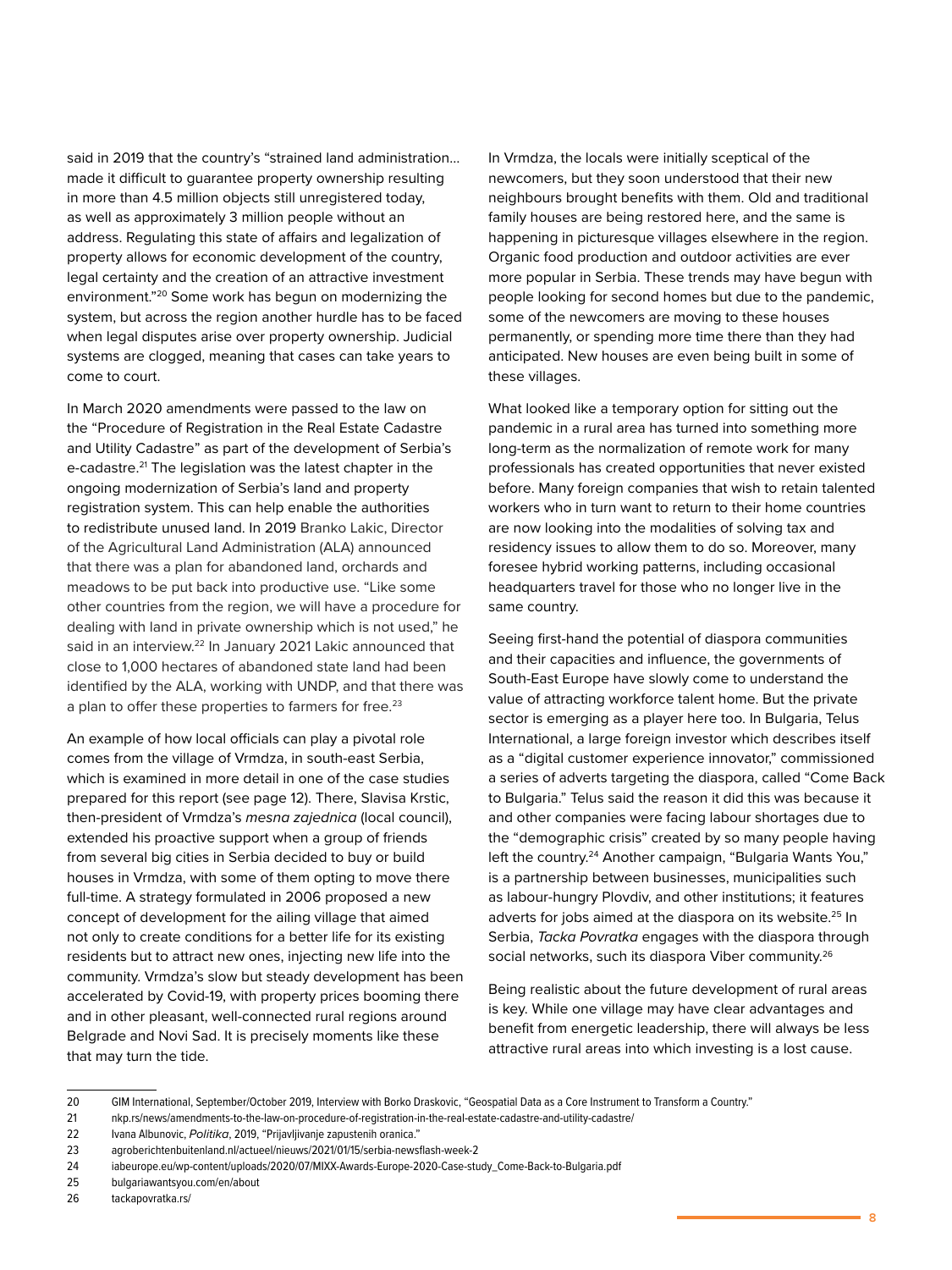Boosting services and infrastructure in emptying villages is not always enough to attract future residents. A better approach lies in investing in carefully selected rural areas with development potential, using and adapting models seen to work elsewhere. Areas in Serbia and Bulgaria that have already begun to turn the corner and will continue doing so are those in attractive settings with pleasant villages, good infrastructure and high-speed digital connections.

Across the world, governments tackle various economic and social problems by designating certain areas as special economic zones, free-trade zones or industrial development zones depending on what they are trying to achieve. If governments in South-East Europe want to stem rural depopulation one tactic could be to target specific regions or even villages, in a bid to focus help rather than spreading it so thin that its impact can only be minimal. Designating certain areas as Rural Revival Zones (RRZs), especially in a pilot phase, could help to focus the efforts of governments, and create concrete opportunities for support by outside funders. This would also give local governments an incentive to take the lead in championing areas within their jurisdiction, just as they do now to attract foreign investment in industry.

### THE EU'S APPROACH TO RURAL AREAS

THE DEPOPULATION of rural areas, especially in Eastern Europe, has never been adequately addressed. Historically, the EU's rural focus related to agriculture while other aspects of rural development tended to be neglected. The rise in remote work and the way employers think about employment models as a result of Covid-19 is accelerating a change in thinking and possibilities.

Rapid demographic changes, urbanization and emigration over the past few decades have led to varying levels of depopulation in nearly all EU member states and all European countries. However, the impact is felt differently, not only between countries but especially within them. Regions of Serbia and Bulgaria and other parts of South-East Europe suffer the effects of depopulation in varying degrees, as is also true in Germany, Spain and Italy.

Although different parts of the European Commission and other European institutions have long possessed substantial expertise about rural areas, it has only recently been pulled together in a bid to work on the issue of rural depopulation. The European Committee of the Regions has been

discussing ideas for a Rural Agenda and in 2019 a portfolio for demography, which is also looking at rural issues, was created in the new European Commission.27 Dubravka Suica of Croatia was made Commissioner for Democracy and Demography and also given the status of Commission Vice President.

The members of Suica's cabinet have been tasked with conducting a series of consultations and debates, in order to analyse, discuss and then put forward various documents and strategies related to demography, including in rural areas. In June 2020 they published an initial report on the impact of demographic change which was essentially regarded as a stock-taking exercise before the real policy work began. On 27 January 2021 they initiated a threemonth consultation period with a view to producing a "Green Paper on Ageing" to be published later in the year, followed by a "Long-Term Vision for Rural Areas." These will propose an array of policy initiatives and other ideas that can be drawn upon by different countries based on the issues they face.

There also is a clear political dimension to these efforts. Rural and small-town "left-behinds" in deprived areas may still wield political influence. The experience of parts of Europe and the United States over the last few years proves that these segments of society can play a pivotal role if their interests are neglected, with lasting negative effects such as a decline in trust in democracy itself. Closing the gap between rich and poor areas, between urban and rural regions, not only creates a more prosperous, resilient society but is also necessary to address harmful political cleavages.

The European Commission's "Long-Term Vision for Rural Areas" is being developed in order to protect the traditional and specific characteristics of rural life and rural areas, including agriculture and farming. But it also aims to offer a toolbox of different ideas and initiatives which can be drawn upon selectively to fit the specific needs and situations of different regions. These will include a focus on connectivity, entrepreneurship and capacity-building in green and digital sectors to support the development of these areas.

In this context, migration from outside of Europe will also be considered, given that struggling rural areas might be more welcoming to migrant communities. The idea behind the forthcoming policy suggestions is to energize thinking about rural areas, to make them more attractive and to capitalize on regional strengths. Bringing money to the table to support innovative approaches, primarily related to connectivity, can also motivate local decision makers to think years ahead. National and local leaders will likewise be encouraged to factor technological advancements into their cohesion approaches.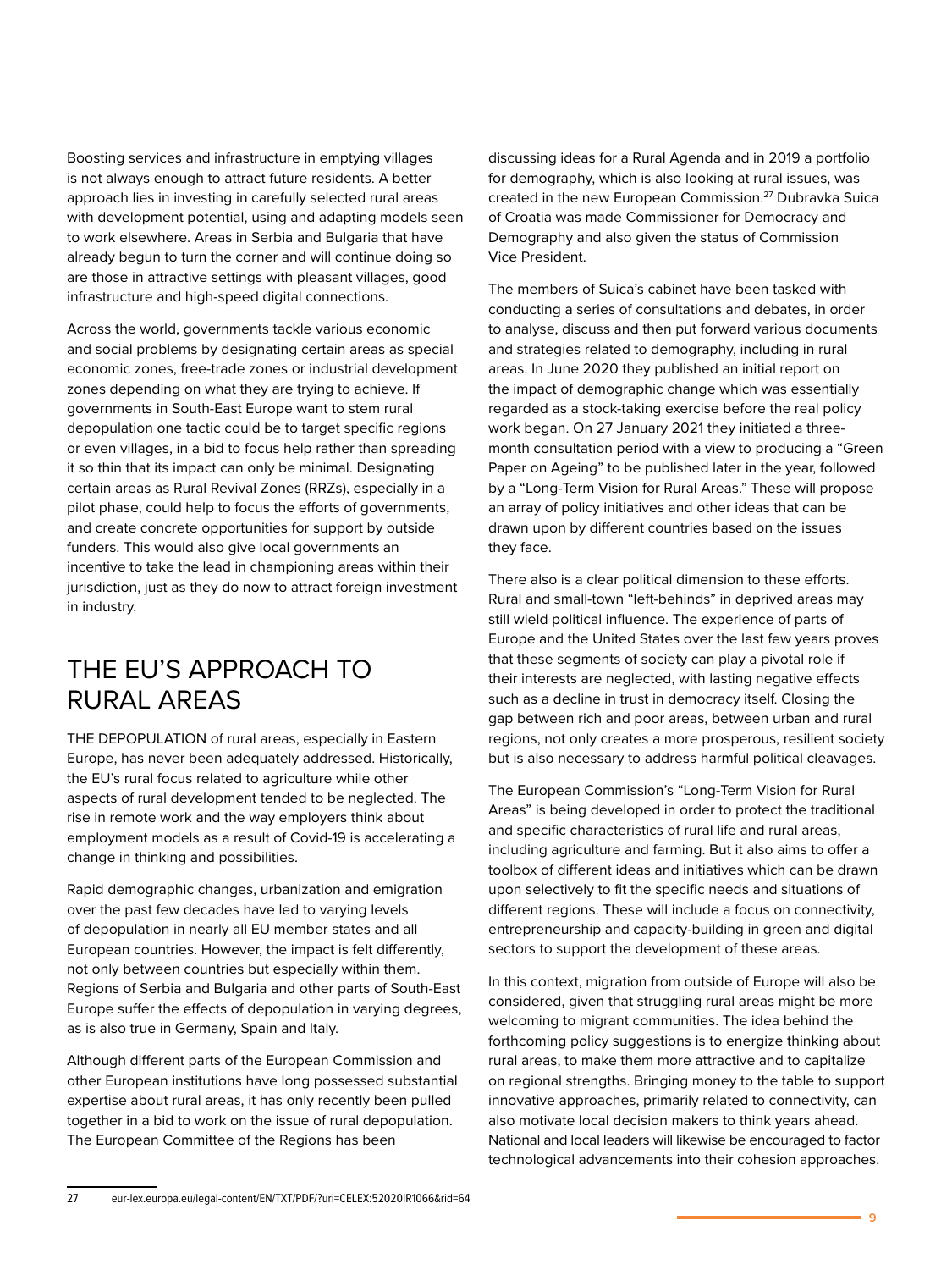Whichever path local communities decide to take, however, success will require visionary approaches that go beyond simply developing more hard infrastructure like roads, and supporting individuals and groups who take the lead in reenvisioning their communities.

# INVEST IN THE FUTURE

APART FROM the recovery fund and other EU instruments, the banking sector is an absolutely crucial resource. For the Western Balkans, the European Investment Bank (EIB) doubled its investments to a total of €873m in 2020, with the most significant money being allocated for modernizing transport infrastructure and digitizing schools across Serbia. As with EU plans, the EIB will provide stimulus to green and digital market transformations.28 US development funds are also present in the region and the possibilities should be explored as to whether they can be used to foster rural revival plans. The Millennium Challenge Corporation (MCC) is present in Kosovo (UNSCR1244) and Albania and in September 2020 the International Development Finance Corporation (DFC) opened an office in Belgrade.

The European Bank for Reconstruction and Development (EBRD) has become involved in rural revitalization programmes along with other donors under the aegis of the Western Balkans Investment Framework (WBIF).29 In January 2021 it was announced that the Bank and the WBIF would help finance the design and construction of fibre broadband infrastructure in rural regions of Serbia and so-called "white zones" where, due to factors such as low population density, it is otherwise commercially unviable to develop it.

According to the EBRD, in 2019 only 69% of rural Serbian households were connected to fixed broadband, compared to 85% in urban areas. Narrowing this urban-rural gap by providing fast broadband to reach about 90,000 households and 600 schools and public institutions in rural areas is expected to foster more growth and development and quality education in the countryside, while helping stem Serbia's "countryside brain drain," according to Zsuzsanna Hargitai, the EBRD's Western Balkans Regional Director.<sup>30</sup> When this project is completed roughly half of 4,500 rural Serbian settlements will be covered with broadband.

The Council of Europe Development Bank (CEB) is also a potential funder. In Albania in 2014, the CEB approved a project loan of €28.7m for the development of the Albanian Alps and coastal areas financed alongside the Albanian Development Fund. The goal was to improve local living conditions and municipal infrastructure in sparsely populated and predominantly remote rural areas.<sup>31</sup> The loan has been invested in communal infrastructure services, public infrastructure and promoting the development of touristic, natural, and cultural heritage sectors – all with the overarching aim of encouraging job creation and thus economic growth in these remote regions.

Similarly, in Bosnia and Herzegovina a 2014 project worth €2.5m and a follow-up loan of €5m in 2019 aimed to provide funding support to micro and very small enterprises. The project's objective was to support the creation and preservation of income-generating activities and selfemployment throughout the country, including in rural areas.<sup>32</sup>

Diasporas are a long-neglected source of potential funding. People hailing from South-East Europe who may want to invest in their home country or region lack a means to do so with relatively minimal risk. National and local governments can work with outside funders to facilitate this, using wellestablished models from Israel and India, for example. While banks such as the EBRD and EIB can provide international guarantees, governments can involve citizens and diasporas in investing in their own countries and specifically their own regions. For example, these could be coupled with the creation of RRZs.

### **CONCLUSIONS**

RETURN MIGRATION prompted by Covid-19 brought an unexpected mobility dynamic to South-East Europe. Serbia, Bulgaria and the rest of the region have witnessed the return of large numbers of people from the diaspora though it remains to be seen how many of those who came home in 2020 will remain or for how long. Still, it is clear that a region which has haemorrhaged people for decades now has an opportunity to retain at least some returnees and to simultaneously work on beginning to reverse domestic depopulation trends. That the latter is beginning to happen, even without government support, is becoming clear

<sup>28</sup> seenews.com/news/eib-boosts-western-balkans-financing-by-50-in-2020-730014

<sup>29 &</sup>quot;EBRD and WBIF support Serbia to expand broadband to rural areas," 2021,

ebrd.com/news/2021/ebrd-and-wbif-support-serbia-to-expand-broadband-to-rural-areas-.html 30 Ibid

<sup>31</sup> albaniandf.org/wp-content/uploads/2020/10/ADF-CW-IV-Brochure-SPREADS-ENGLISH\_compressed.pdf

<sup>32</sup> coebank.org/en/news-and-publications/news/ceb-supports-micro-businesses-bosnia-and-herzegovina/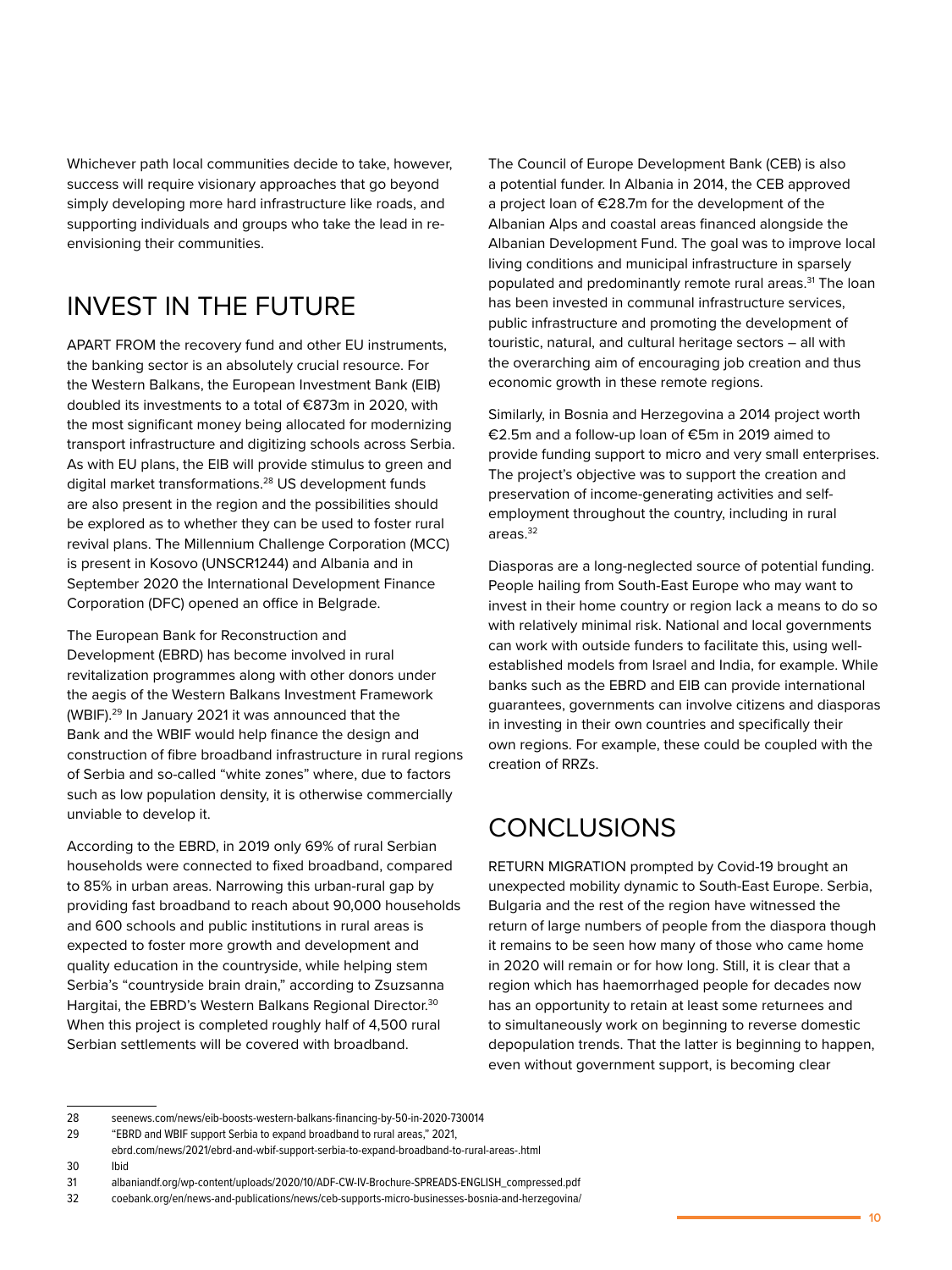through the fact that property prices outside of big cities are increasing sharply. Everywhere the value of open space and bigger properties, either in small towns or the countryside, is being appreciated as never before.

It would be a mistake, however, to overestimate the power of the pandemic to change the prospects for rural areas. This is a long-term project and, there is nothing inevitable about this change. It is hard to imagine that villages which have been depopulating for decades can revive without better access to quality health care and schools good enough to attract new families. The countries of South-East Europe have faced the issues arising from rural depopulation for decades, hence for some regions it may already be too late. Given this fact it is unsurprising that many are sceptical about prospects for a real revival. In addition, we do not yet know how deep and long-lasting the economic damage of the pandemic will be – thus limiting funds which might otherwise have been earmarked for rural revival plans through tax breaks, for example, or via targeted loans.

Rural areas in this region also suffer from an image problem. They are too often associated with an impression of elderly people eking out their final years in relative poverty and loneliness in villages without children. Since this perception is often based in fact, only tangible and actual change can bring about a change in that image as well. However, with limited resources at their disposal, decision makers should be realistic and try to focus on those regions that actually have genuine potential to prosper by moving beyond a past which was firmly rooted only in agriculture.

While some rural areas may begin to prosper on their own, thanks to good local leadership and a group of well-intended visionaries – such as is happening in Vrmdza – most will need much more support.

Another area that needs serious attention is solving the legacy of tangled inheritance issues that has left some 150,000 houses abandoned in Serbia alone. A large proportion of property that is empty and derelict across the region, especially in rural areas, is in this state not because no one wants it. Instead, inheritance disputes can leave properties in limbo if they have multiple heirs, often scattered around the globe, perhaps out of touch with each other or in disagreement about what to do with their land.

At the macro level the EU is well-placed to help. As it is already committing resources via its recovery fund, it has the power to influence channels of communication about disbursements between regions, cities and rural areas. 33

Several financial institutions have likewise recognized the potential of rural areas and have already dedicated funds for it. This is a moment that could be used to open discussions about immediate needs and future strategies in Bulgaria, Serbia and the rest of the region. While there are certainly competing priorities, especially in some of the pandemic's worst-hit areas, new opportunities may be opening up as well.

A number of success stories existed prior to Covid-19, but the pandemic has made the idea of rural revival seem far more realistic than before. Vrmdza in Serbia and the village of Kosovo in the Rhodope mountains in Bulgaria provide blueprints for dynamic village revival. Policymakers can learn from them and cases elsewhere in Europe about what has already been done and provide the means to encourage more such revivals. This can be done by underpinning the work of entrepreneurs, the private sector and local governments who can contribute to driving change at home.

Our case studies can provide useful insights for policymaking, while targeted tax incentives, bonds aimed at the diaspora, a network of RRZs and infrastructure improvements can provide general frameworks. But tailored responses are also needed. If the scale of return proves to be lasting, it is of the utmost importance that statistical agencies, research institutes and international partners carry out comprehensive surveys of internal migration patterns and return trends from abroad. This will improve the planning process and accompany any ongoing campaigns to attract return migration. The lack of real-time data or even any significant data whatsoever is a huge handicap, but the upcoming censuses in the region are an opportunity to piggyback on existing data-collection exercises by adding new questions relevant to return migration and rural life with the aim of finding out what can be done to encourage the former and revive the latter.

If taken seriously, any return can be a tremendous source of growth, experience and connections to global networks and markets. Many countries in South-East Europe have already missed previous opportunities to either retain or attract talent and workforce in the past. They should not miss this one. The return of a significant portion of people who live abroad, and the revival of rural areas are not directly connected but South-East European countries can all profit by working on both critical policy areas at the same time.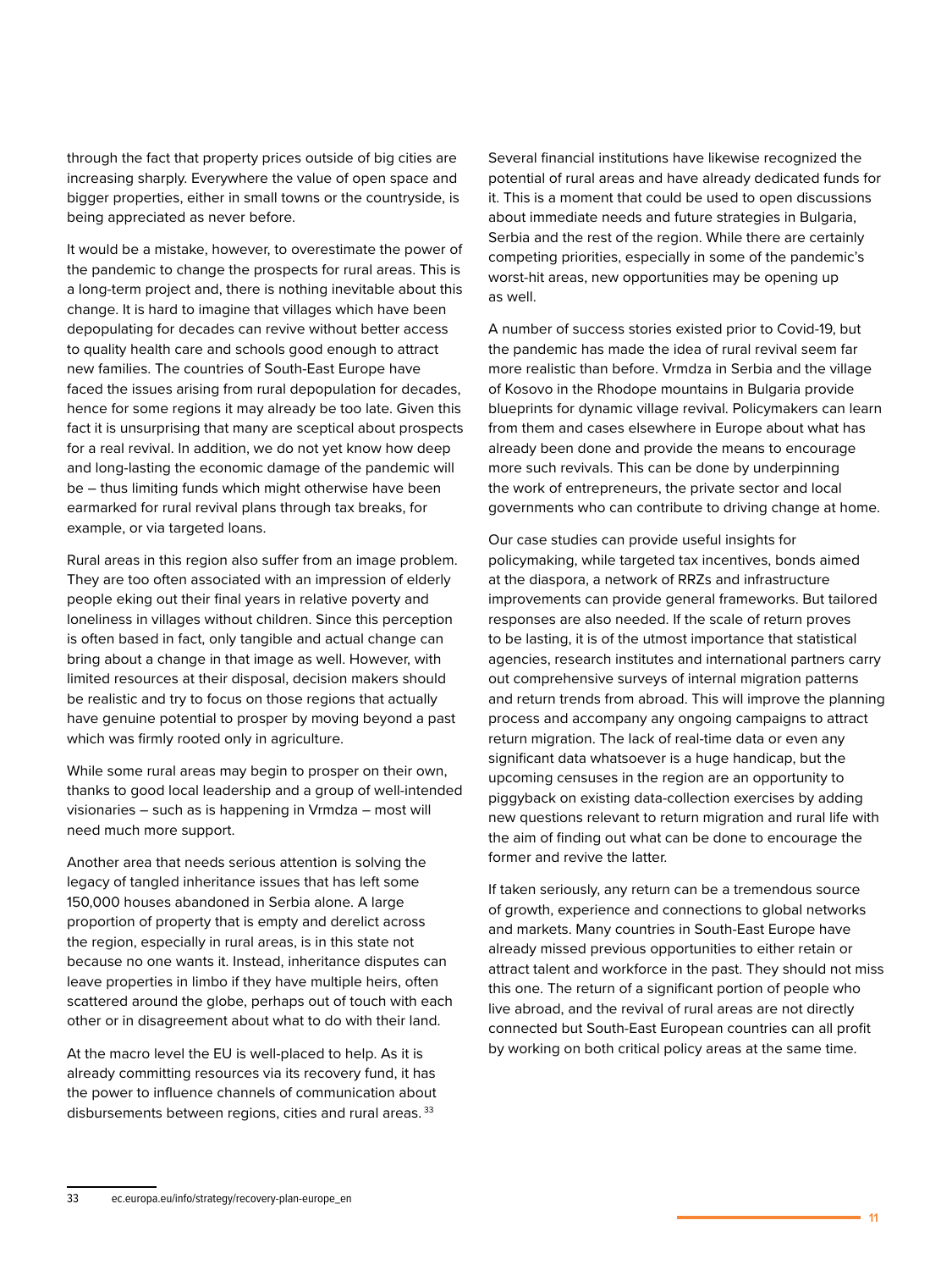# SERBIA: THE VILLAGE THAT REFUSED TO DIE

#### **A SERBIAN VILLAGE shows that population ageing and shrinking can be stopped.**

Say the words "Serbian village" to someone and ask them the first words that spring to mind. There is a good chance that "elderly" and "emptying" will be among them.

Say the name "Vrmdza," though, and if they have heard of this picturesque village in south-eastern Serbia, you are likely to get a very different reaction. "Synergy," "rurban," "ecovillage" or "climbing" might be among the replies.

Until a few years ago there was nothing to distinguish Vrmdza, 230 km south-east of Belgrade, from a thousand other dying Serbian villages. Now journalists are beating a path to get there to discover why it has broken the mould.

The Romans, Byzantines and Ottomans all made their mark in Vrmdza, as the village's slick branding campaign reminds visitors. Its church may date to the 13th century. Its school is



the oldest in the area, having opened its doors in 1851.

Today the village is being reinvented as a foodie paradise, mountaineer heaven and ideal location for remote working. Once-tumbling-down houses are being restored. Inside, internet-savvy villagers are marketing their organic produce and ecotourism offers – even a "floating yoga" studio – on social media.

Covid-19 sadly derailed plans in 2020 for an annual film festival dedicated to documentaries about ecology and tourism. Still, the pandemic did not stop a television show about food and culture from visiting Vrmdza and they found so much to report on that they filmed two episodes here instead of the usual one.

Something is clearly *happening* in Vrmdza.

#### URBAN TO RURBAN

It might be an exception and a flash in the pan – but it is also possible that when historians and demographers look back, they might just identify what is happening in Vrmdza as marking the end of the decline of the Serbian village and the beginning of something new.

If that is the case, it won't have been by accident.

The village is dominated by the dramatic, craggy outcrop and cliffs of Latin grad. Nearby is Rtanj, a mountain believed by some to be a centre of alien activity; more prosaically, the tea grown there is thought to be an aphrodisiac and to help with respiratory problems.

*Photo courtesy of Dragana Tomic Pilipovic*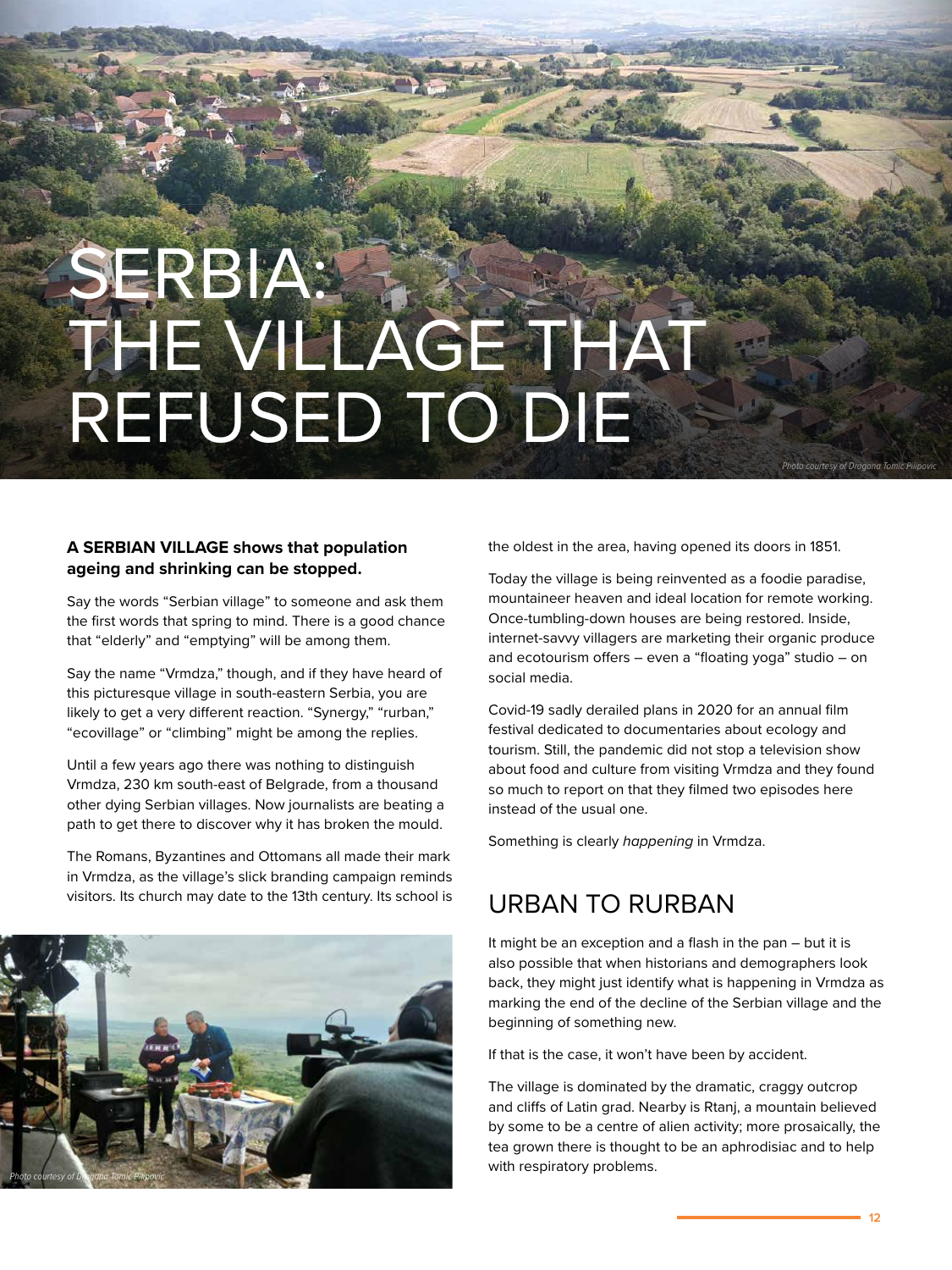

All this helps build a great story for Vrmdza, which in turn has generated plenty of interest from both Serbian and international media. A story, however, is not enough. A village still needs individuals with vision to force the pace of change.

In Vrmdza, these prime movers include Dragana Tomic Pilipovic, 45, from Belgrade. She bought a property here in 2010, restored it and moved permanently to the village in 2015 with her husband and two small children. Before moving, Dragana was a head of human resources at Erste Bank in Serbia and then at a pharmaceutical firm. She loved the work but, at a certain point, she thought, "Enough is enough. It was too demanding, and I also decided to have a family." Rather than continuing to climb the corporate ladder, she wondered if she should pursue her dream, and live "with less money, but with much more fulfilment?"

Dragana's dream was not just to raise her children in a beautiful place, though. It was to apply her knowledge and experience of human resource management to "inform, educate and encourage sustainable development and social entrepreneurship" in her new home.

To do this, she first founded an NGO, the Centre for Socially Responsible Entrepreneurship (CDOP) and then Vrmdza's Rural Hub. CDOP aims to "empower villages through social economy and entrepreneurship," by supporting women entrepreneurs in particular.

The physical Rural Hub is a space in Dragana's house which is used for events, discussions, mentorship and study tours. Here, Dragana created a space where she could develop synergies "actively connecting rural and urban knowledge" – hence the term "rurban," a word normally associated with bringing rural knowledge and know-how to urban areas. In Vrmdza, Dragana turned the idea on its head. But she did not do this alone.

When Dragana bought her house, she came with a group of like-minded friends who also wanted, if not to move permanently to the countryside, to at least establish a foothold so they could spend time there and have the option of relocating if and when they wanted to.

Beautiful though it may be, the Vrmdza of the recent past very much fitted the

mould of dying Serbian village. In 1948 there were 1,593 people living in the village. By 2011 there were fewer than 500.

When the newcomers unexpectedly began showing up from Belgrade, Nis, Zrenjanin and even a few from abroad – Dragana says that the locals were at first suspicious. "They thought there must be something wrong if someone wanted to come from Belgrade to the poorest area of Serbia!" she recalls.

Since 2010 some 45 properties out of a total of about 155 have been bought by newcomers. Up to 30 "new" people live in Vrmdza year-round, while the rest come and go. But since the advent of Covid-19, many more have either moved there permanently or are spending extended amounts of time there. A few villagers who had moved abroad, especially to France where there are traditional links, have also returned in recent years.

Vrmdza's population may not yet be growing but anecdotal evidence suggests that it has at least stopped shrinking, which is more than can be said for most Serbian villages.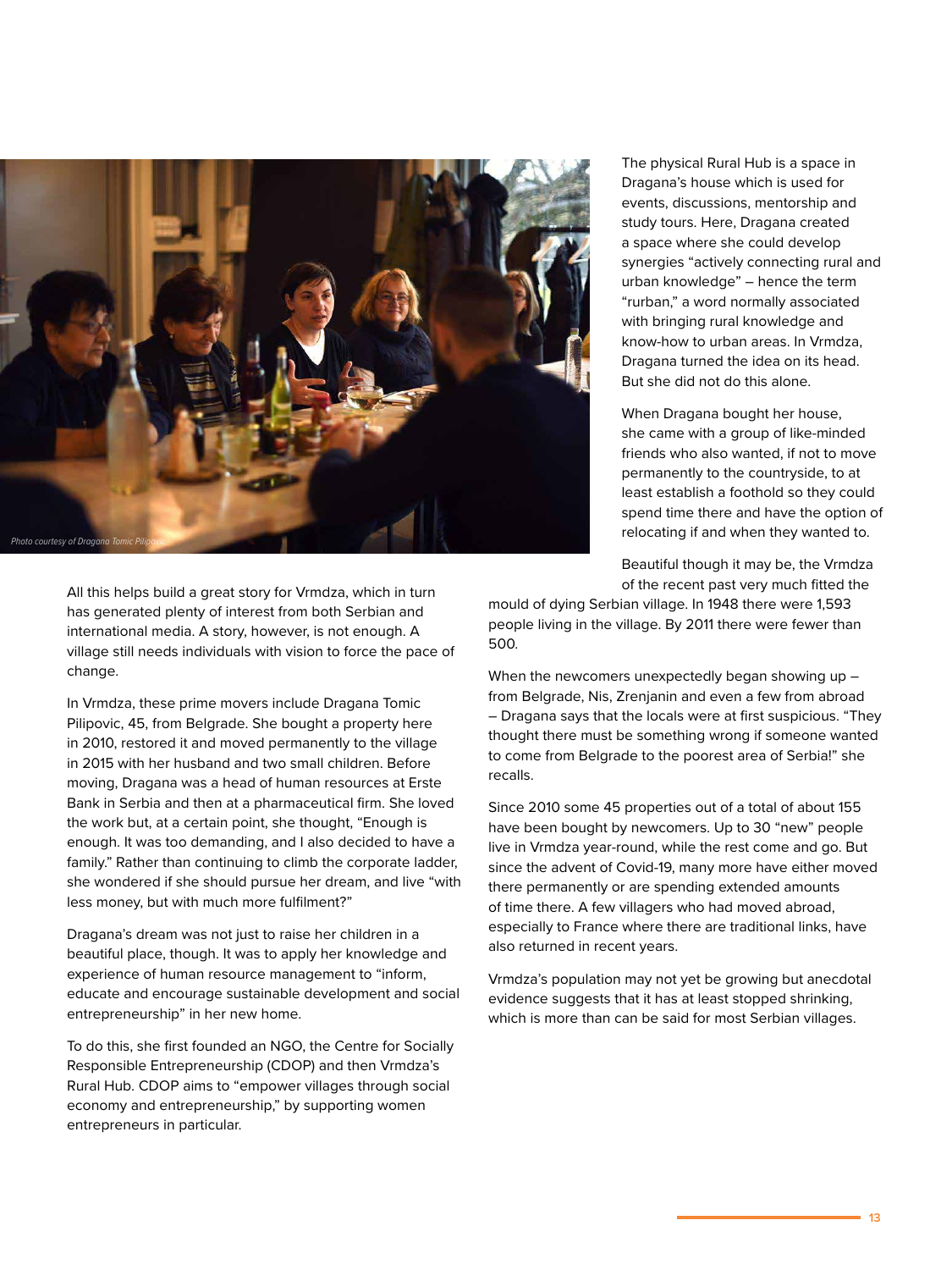Among those who made a definitive move here in 2020 is Silvana Hadzic, an IT recruitment consultant with her own business. Her husband works for a big American firm with an office in Belgrade. When Covid-19 hit he was told to work remotely. That freed them both to work from Vrmdza. "That is the trend," she says. "Lots of people are buying houses all over Serbia."

In 2015 Dragana wrote a book about Vrmdza as a "model of rural development and economic empowerment" for Serbian villages. She set the village within the worldwide context of "ecovillages," described as "a type of settlement whose inhabitants want to live in harmony with nature." There are chapters on organic food production, ecotourism and so on. If the book had been written today, it would have been very different. The Covid-19-propelled rise of remote working has radically transformed the potential of rural areas in Serbia, as it has elsewhere.

When Dragana built her house in 2013 she had to wait a year to get internet. Today, fast broadband expansion, online



shopping and better infrastructure in general are making a Serbian rural revival far more of a possibility than it would have been only a few years ago.

It is these improvements which have shifted a "rurban" life from the realm of idea to reality. Through this concept, Dragana explains, the Hub has been actively building and connecting rural and urban knowledge in a sustainable way.

What this means is that while the newcomers have learned from the original villagers about how to adapt to rural life, their presence has enabled ideas, knowledge and opportunities to pass the other way too, in addition to injecting new money into the village by creating jobs.

At the Hub, new local brands have been created to market produce and develop local tourism in ways that no one imagined possible before. Villagers attend seminars on financial management and learn about how to promote their products via social media.

The Hub also coordinates mentorship networks linking professional women in Serbia with women in Vrmdza and elsewhere, while women in Vrmdza can likewise share their experiences with others.

### THE VISION THING

New people come with new ideas. Silvana, for example, is passionate about climbing. "When I came to Vrmdza, I saw climbing places everywhere…I was like 'Wow!'" she says.

Still, it took her five years to convince others to come too. "There were a huge number of routes and nobody came!" she says. Eventually she was able to persuade her climbing mentor from the Sports Faculty of Nis University to come. He began working on local climbing routes. Today there are more than 100, and still more are planned. According to Silvana the idea is to make Vrmdza the best climbing destination in Serbia, with the most routes.

For the last three years a climbing festival has been held in Vrmdza; in 2020 it played host to a national climbing competition featuring Serbia's top climbers. They are now a significant proportion of the 8,000 visitors who were reported to have come to the village in the last year, many of whom stayed locally, ate locally and bought food and handicrafts to take home.

What has turned the tide of decline for Vrmdza was a confluence of interests between the original residents and newcomers, with the former understanding how to adapt to seize new opportunities. According to Silvana a key role was played by Slavisa Krstic, the former president of the *mesna*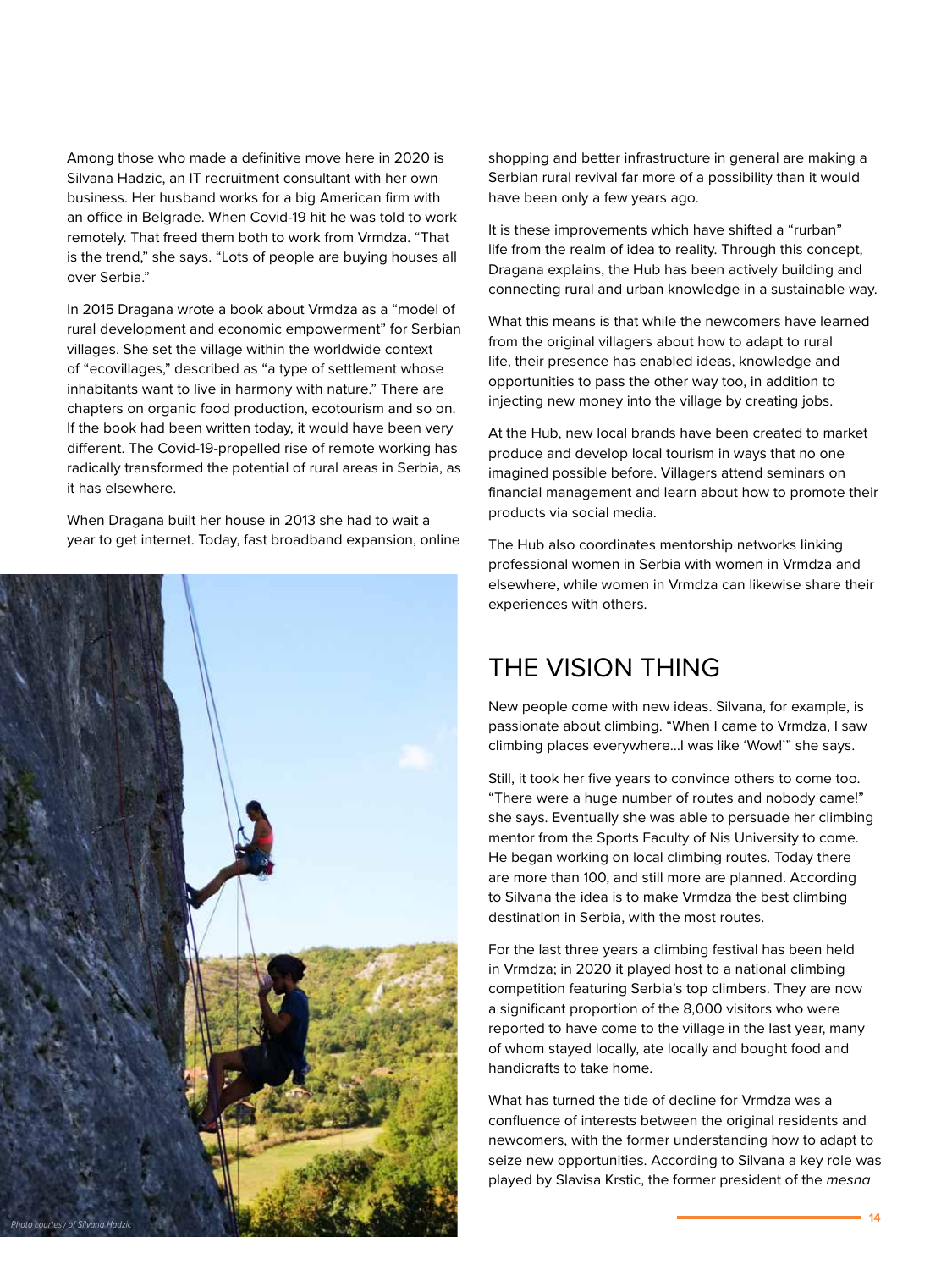*zajednica* (local council) who not only had vision himself but "knew how to promote the village" based at first on what the newcomers were doing. "If we hadn't come, he could not have built the story, so it's synergy," she says.



Krstic told the BBC in 2020 that as far back as 2006 he had proposed a new development concept for the village. The idea was to create better conditions that would attract new residents, who would then promote the village as a place for healthy living thus putting it on the map for visitors. In the past tourists only came to Sokobanja, a nearby spa town, but now what is on offer in the district has expanded considerably thanks to a multiplier effect leading to the opening of new hotels and restaurants.

What locals discovered, says Dragana, is that visitors are not just prepared to come to Vrmdza, but they are prepared to pay for its people's work and what they produce. For the original villagers, she says, "that was the most shocking aspect of learning and changing because, especially for the

women here, it was normal to produce food and to make a lunch for 10, 15 or 20 people. When they are building or working in the field, you have that many to feed."

So, she says, visitors began to appreciate what the locals had always been doing as part of village life and were willing to pay for it. "That was the crucial moment," Dragana emphasizes. Once Vrmdza's women had understood this, she says, the rest of their families followed them, overcoming their traditional resistance to change and began to support them.

Through rebranding Vrmdza, "we have shown that, far from being dull, it can be interesting and innovative to live in a village," Dragana says. Because of the recent changes local young people – and those born abroad with roots in Vrmdza – have begun to be much more interested in living and working here.

*"I am very happy [about this]," she says. "This is really what I think the 21st century can bring to us – that we can really make a combination of urban and rural sustainable."*

Even if the numbers involved are small, the point is clear: Decline is not inevitable, and Covid-19 is accelerating change which had already been shown to be possible in a tiny place like Vrmdza. But, Silvana says, "you have to have people who have a vision and can spread the word."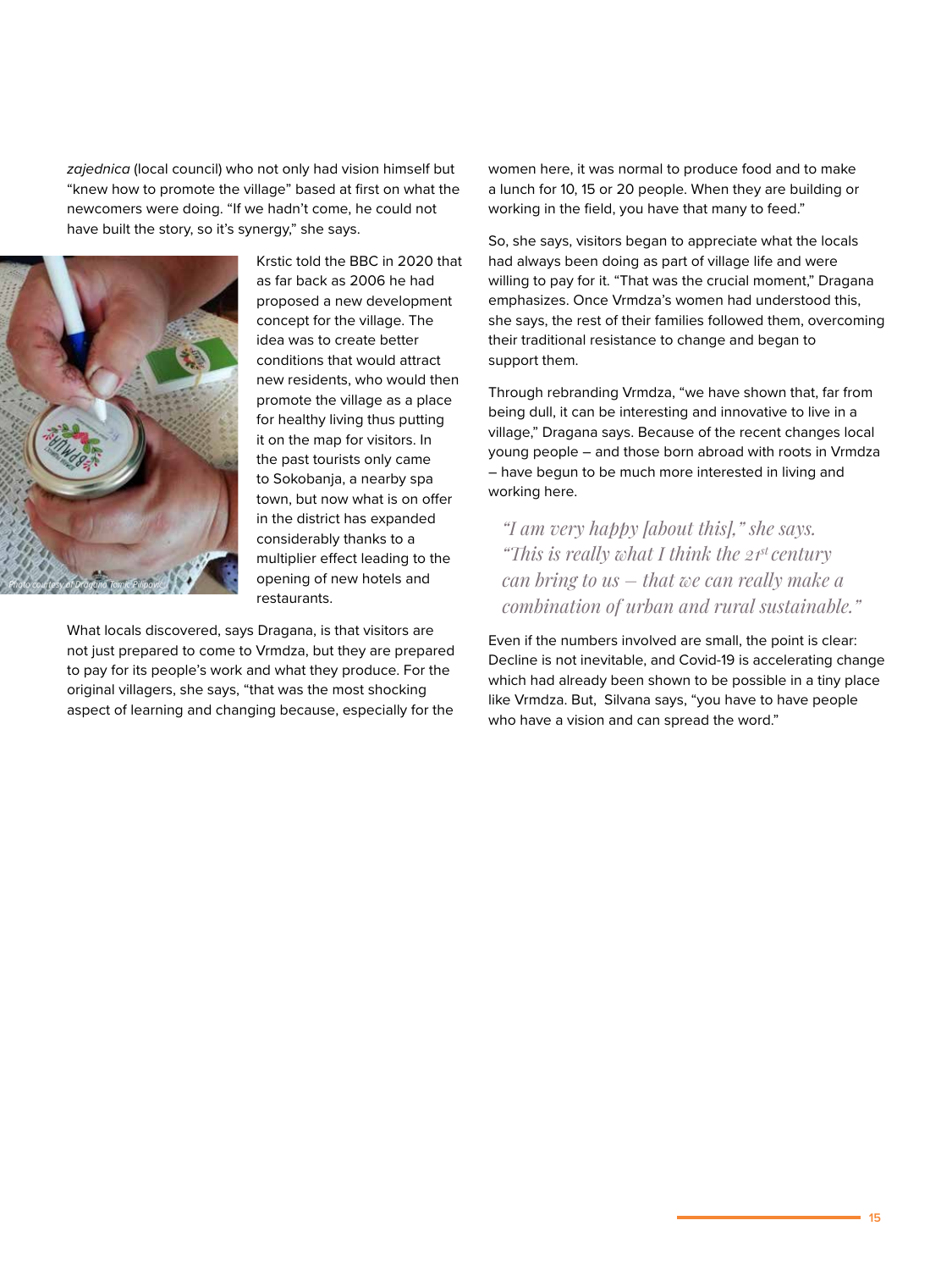# BULGARIA: BACK TO THE FUTURE

*Photo courtesy of Dmitry Kostyukov for The New York Times*

#### **BULGARIAN PROFESSIONALS ARE going home.**

When Covid-19 struck Europe hundreds of thousands of Bulgarians living and working abroad returned home. No one knows exactly how many came back, though, nor how many have subsequently left again. Accurate data does not exist.

What we do know is that at least a small proportion of those who came back want to stay for good – as many as 10% of the returnees, according to research done by the European Council on Foreign Relations. However, with no reliable numbers we are compelled for now to extrapolate trends from anecdotal evidence.

Today Bulgaria has a population of 6.9 million, down from 8.9 million in 1988. Based on current projections it could have 5.8 million in 2050 – unless something happens to change this. Could Covid-19 be that catalyst?

Hristo Boyadzhiev, 35, runs Tuk-Tam ("Here-There"), a networking organization connecting diaspora Bulgarians with one another and with their homeland. He studied in the US and lived in Berlin, Barcelona and London before returning definitively to Sofia in 2018.

#### *"This is Act One," he says, "No one knows how it is really going to play out."*

The vast majority of those who have returned in the wake of Covid-19 and who work in manual labour and agriculture will probably go abroad again, if they have not done so already, says Hristo. However, he adds, Covid-19 is accelerating trends which were already being detected in Bulgaria before the pandemic.

The first of these was that professionals especially have begun to return. Today there are more jobs for them in Bulgaria that pay more competitive wages than ever before. Many of these positions simply did not exist when they left the country, not least because many of today's employers, both foreign and Bulgarian, have only begun operating in the country since it joined the EU in 2007.

When it comes to rural Bulgaria, though, the picture is mixed. Some areas have lost far more population than others and the poorest of them have very limited capacity for repopulation because the reasons people left them in the first place – the lack of good jobs, especially – remain.

By contrast, villages and small towns close to Sofia, Plovdiv and a few other big cities, including those along the coast, are beginning to see a revival as many people, just like their counterparts elsewhere in Europe, seek bigger homes, with access to open space, but still close to good schools, jobs and all the other amenities these cities have to offer.

Villages in attractive and especially mountainous regions are also seeing a revival as those with the means are buying homes or renovating old family properties. Anecdotal evidence suggests that some among Bulgaria's older generations who have lived in its bigger cities are retiring to holiday homes in these villages or moving there to work. Others have been spending extended amounts of time in these villages since the beginning of the pandemic because schools are online, and they can work remotely. These are all trends we can expect to see continuing in the future.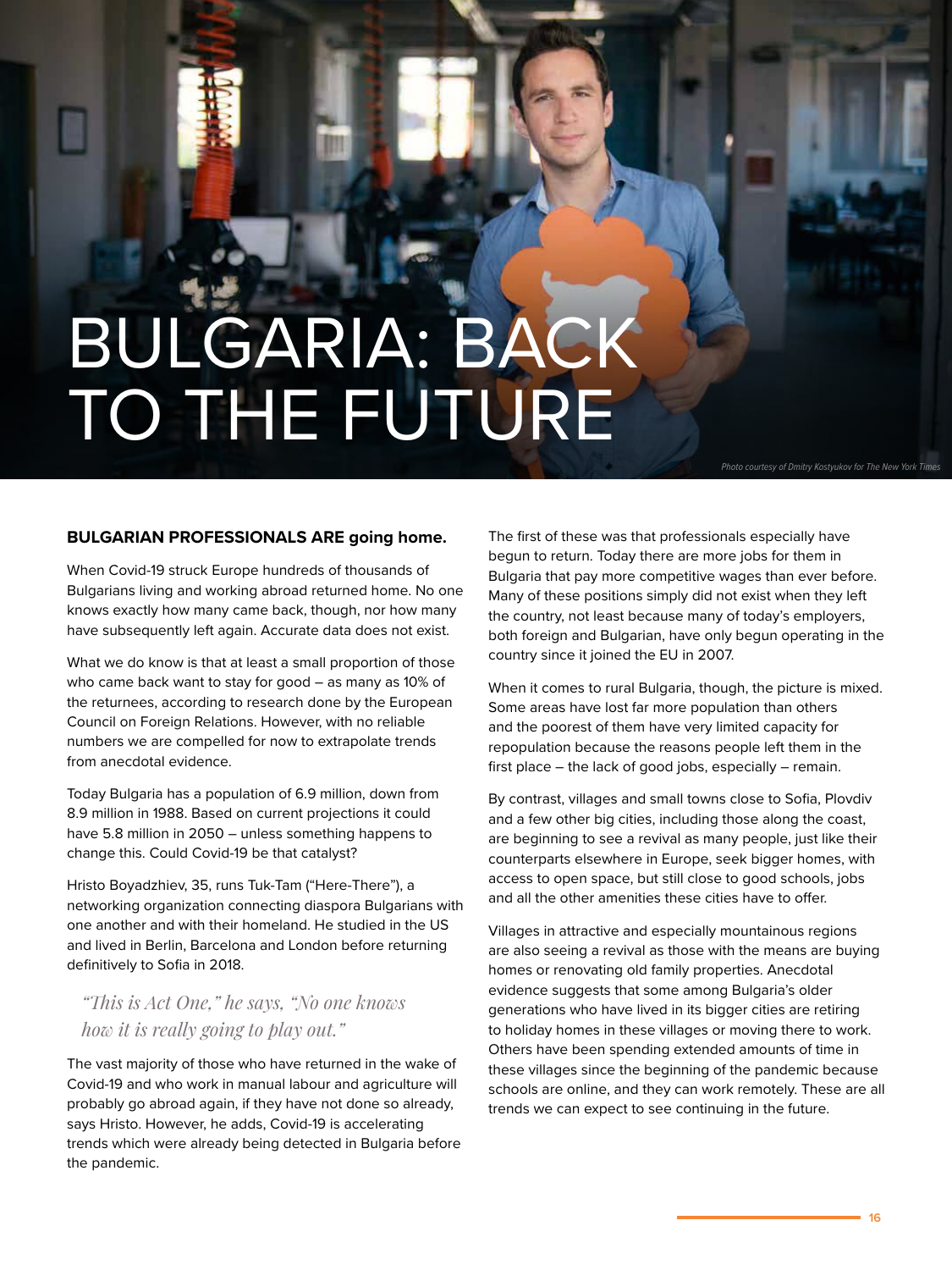

### BACK TO THE FUTURE

Sava Savov, 43, returned to Bulgaria from London with his wife and three children in March 2020. They had left their home country in the 1990s to study and then work. Thanks to scholarships Sava, who comes from the small town of Sliven, was able to study in the US at an Ivy League university and then at Harvard Law School, from where he graduated in 2006. Today Sava works for a leading international law firm and his wife for an American tech giant.

He remembers Bulgaria in the 1990s as "poor, corrupt, dangerous in a way and bleak." Sava says that he and his friends who left were "scarred" by that experience and for a long time thought, "Do you really want to go back to that place?" For years an "irrational" fear of what the country was like haunted him, even though he could see that life was improving, friends were prospering and that his kids and their grandparents loved being together. In 2019 he and his wife decided to give going home a try.

Like many others their initial idea was to come back for a year or two and see what life was like. In London they had no family and the logistics of juggling three small kids and two high-powered jobs were exhausting.

The pandemic brought forward their date of return, as it did for many of their friends in similar circumstances.

Among his friends and acquaintances Sava detects a trend. Many have come back in the last two or three years and he knows more who would like to. They are up to 15 years into their careers, and "pretty much all of them have one or two kids and range from their mid-30s to mid-40s," he says.

The difficult thing, he adds, is finding the right job or retaining a foreign job but working, at least initially, from Bulgaria, as he and his wife have done. Before the pandemic, Sava says, conservative law firms would never have entertained the idea of remote working, let alone doing so from another country. Now, he can't see going back to full-time work in the office, though commuting for a few days a week, even between Sofia and London, might be a compromise.

For now, Sava and his family are living in the centre of Sofia, but they are building a house in the outskirts, a 20 minutes drive away. They have also restored a house belonging to his wife's family in the village of Kosovo, located in Bulgaria's Rhodope mountains. A few years ago, Kosovo, which is an hour's drive due south of Plovdiv, was dying and its buildings falling down. Now, houses in the picture-postcard village are being bought and restored and new ones are being built. Many families like Sava's are spending more time there than they ever anticipated. School has gone online, and he and his wife can work remotely. Money is being invested in the village as the newcomers hire builders, their friends stay in newly opened guest houses and they all eat at or order food from the local tavern.

If there was a good school in Kosovo or even nearby, Sava says he can imagine families moving there permanently. Unresolved inheritance issues are also a big problem, leaving many homes empty and derelict in Kosovo, as elsewhere in Bulgaria.



**17**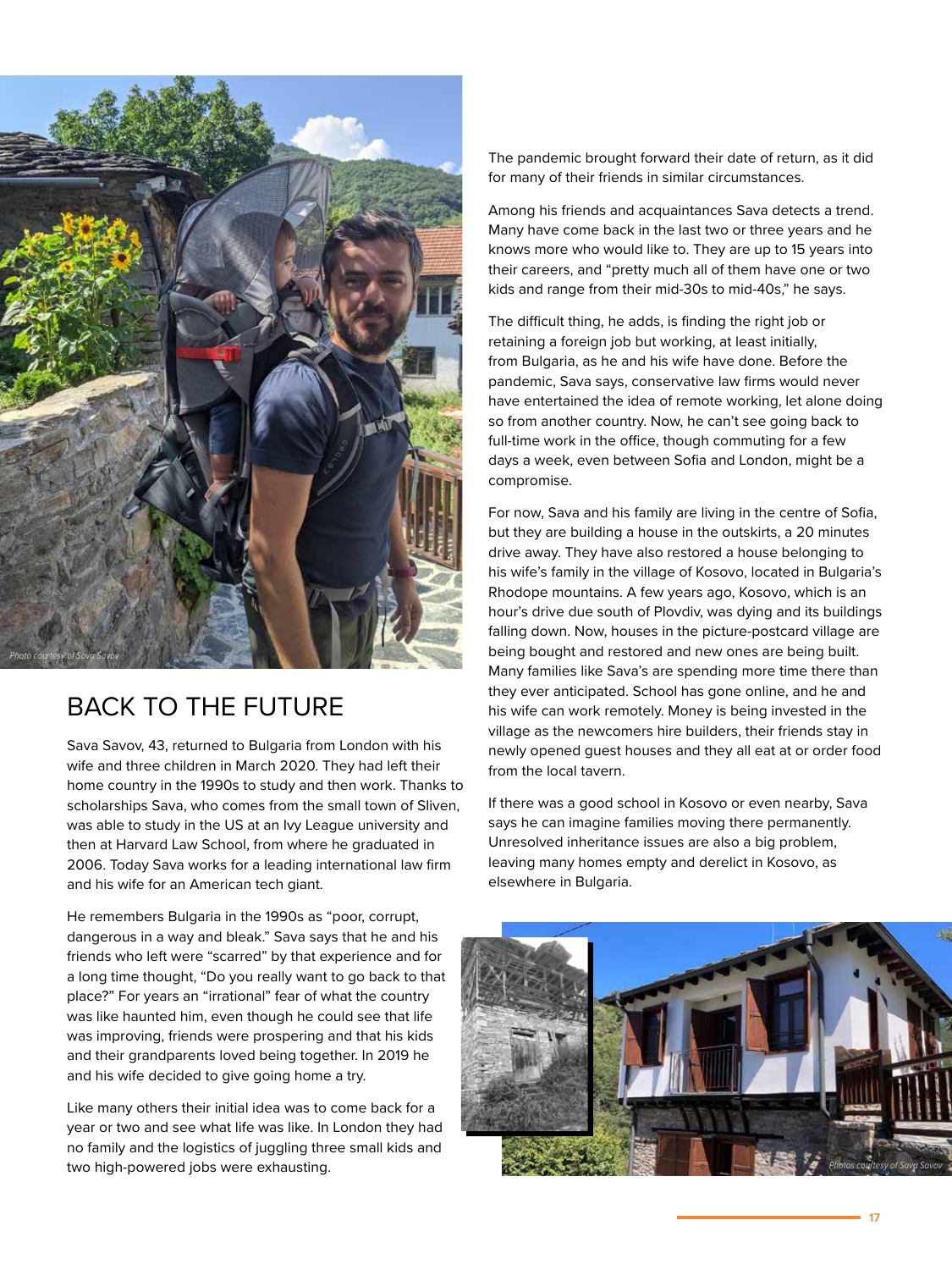Professionals and people in the IT sector have understood that Bulgaria has changed and a return, albeit one impossible to quantify in terms of numbers yet, has begun, says Sava.

He adds that it is taking time for the message to spread in the diaspora that there is a huge demand for labour in Bulgaria, especially in more specialized sectors. Many people who left a decade or more ago think the country is just as it was, he says, calling it a shame that the government's outreach to these people has been "flat" and lacking much information. Many of these people, from tilers to beauticians, would return if they knew that their particular skills were both in short supply and far better paid than before. But money isn't the only draw. Sava says that life back home with friends and especially family, and without the stress of a big city like London, is just "incomparably richer."



### BAY AREA TO BLACK SEA

Paskal Zhelezov, 28, won the lottery. Literally. In 2007, when he was 15, his family won a green card lottery giving them the right to emigrate to the United States from their home in Aytos, a small town near the Black Sea port of Burgas. Before they left Paskal's father had been a post office technician and his mother a lawyer.

In May 2020, at the height of the first wave of the pandemic, Paskal moved back to Bulgaria from San Francisco. "If it were not for the pandemic, I probably would have stayed in California," he says. "The pandemic comes with a lot of problems, but it also comes with a lot of opportunities." Paskal returned to Burgas while working remotely for a California start-up. But seizing opportunities when they come along is what has defined Paskal's life. A couple of months later he was snapped up by another start-up for which he now works.

When they left Bulgaria, Paskal's family relocated to North Carolina where he went to school and university. After that, Paskal lived in Colorado and finally moved to San Francisco. He never lost touch with home, though, and visited at least once a year to see friends and family.

Meanwhile in London, two entrepreneurs were spotting a gap in the market. Remote working was increasingly popular, but many were finding it problematic. Compliance issues and especially taxes often make it difficult for a company in one country to employ someone in another.

The pair founded Omnipresent in London in November 2019 as a company that would handle local employment compliance, payroll and taxes and thus act as an "employer of record." For example, if a Bulgarian working for a firm in the US or Western Europe wants to work back in Bulgaria, for tax and compliance purposes, that person is hired by Omnipresent on behalf of their employer.

This model also simplifies the employment of people already in Bulgaria whom a foreign company might want to hire because, as Paskal explains, they don't have to work as freelancers, taking on the hassle of filing taxes or setting up a company themselves, in order to do so.

What nobody had anticipated, of course, was that within months of Omnipresent's launch, remote working would shoot from unusual to mainstream. "The world was going there gradually, but Covid-19 just smashed it and accelerated that trend," says Paskal. It is one, he says, which is "definitely here to stay." Omnipresent itself seems to have been ahead of the curve – it does not even have a physical office.

"We're moving at the speed of light to take advantage of this massive opportunity," boasts the company's website. Paskal is now Omnipresent's sixth employee.

For those coming from a high-tax jurisdiction like California to 10% flat-tax Bulgaria, fiscal advantages are definitely among the major incentives of a move, especially if returnees can keep their previous foreign salaries. Paskal believes "thousands" have been taking advantage of this depending on their personal circumstances, including whether or not they have children.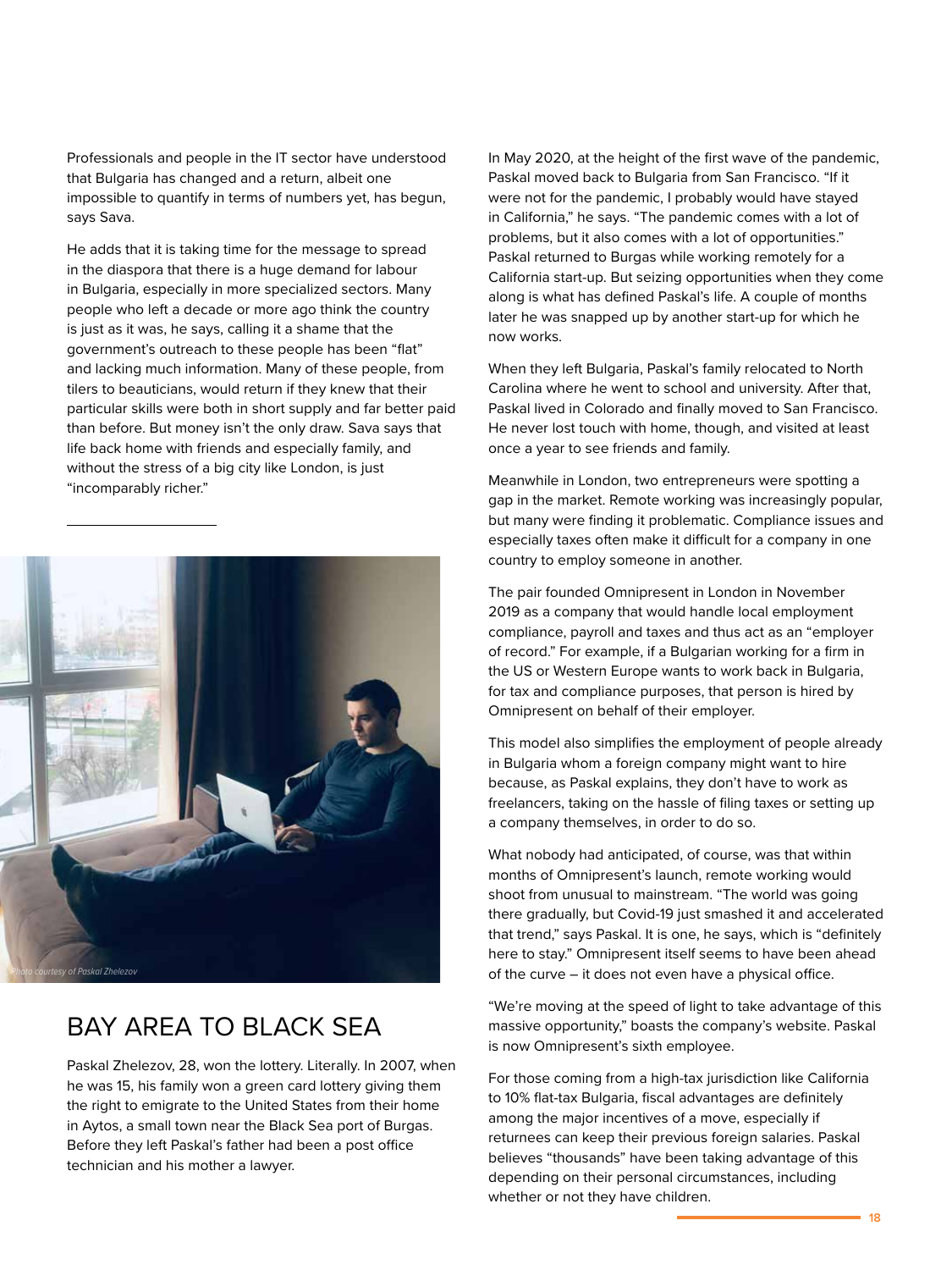Most returnees gravitate to Sofia and Bulgaria's other big cities, he says, but a significant proportion also return to smaller hometowns if they can work remotely. For Paskal, Burgas is the best of both worlds: It is barely 30 minutes' drive from inland Aytos, where his grandmothers and other family members live, but it has all the amenities of a big city and is on the sea.

As for rural returns, he says he has only heard stories about people doing that. Right now, Paskal says, he is concentrating on his career and having fun, but "a green lifestyle is definitely something I can see in my future" at a later stage.



#### THE PLOVDIV WAY

Gabriela Radeva, 22, graduated from Loughborough University in Britain in 2020 with a degree in international relations. She grew up in Plovdiv and, like so many of her generation, she thought that upon graduating she would stay abroad. Then the pandemic hit. To make ends meet she was working in a supermarket on campus. But with the first lockdown, students headed home, hardly anyone remained in the halls and, with no customers, the supermarket closed its doors at the beginning of June.



By that time Gabriela was already back in Plovdiv. She had decided that it was "better to be safe than sorry." If there had been no pandemic and Britain had been booming, perhaps Gabriela would have found a great entry-level job, but she muses, realistically she "would probably be bringing people coffee now."

Back living with her parents, Gabriela had to decide what to do after her quarantine period was over. She had done two summer internships with the business development department of Plovdiv municipality and when they offered her a job, she took it. When she had done the

internships, they had given her real opportunities, she says, which she doubts she would have got in Britain.

Gabriela says she uses her language skills in her work, is learning a lot about other cultures, meeting lots of people and making useful connections. Plovdiv is a boom town as foreign and Bulgarian companies have opened plants and offices around the city.

"So yeah," she says, "this is much better than *maybe* having a job in the UK."

Gabriela's mother works in human resources. Her father was a soldier but moved to Britain to work as a lorry driver to help finance her studies. Now he is home too. Plovdiv is "amazing," says Gabriela. "Literally everything" she might want to do is no more than a 20-minute walk away. In 2019, in fact, Plovdiv was the first Bulgarian city to be chosen as a European Capital of Culture.

Gabriela does not know how many of her friends and other people of her generation have come back but she can tell from social media chat groups that there are a lot of them. For now, she is just happy to have landed on her feet. She has a good job using her education, knowledge and skills and she is relieved she is not trapped working in a British supermarket.

But, while this is safe and comfortable, the experience is still not what she envisioned for herself at 22. "My generation is ambitious and drawn to this globalized world," she says. To work in America or somewhere else abroad would be a lot more exciting than Plovdiv and, even if they might think of returning later in their lives, "a lot of young people want excitement in their life!"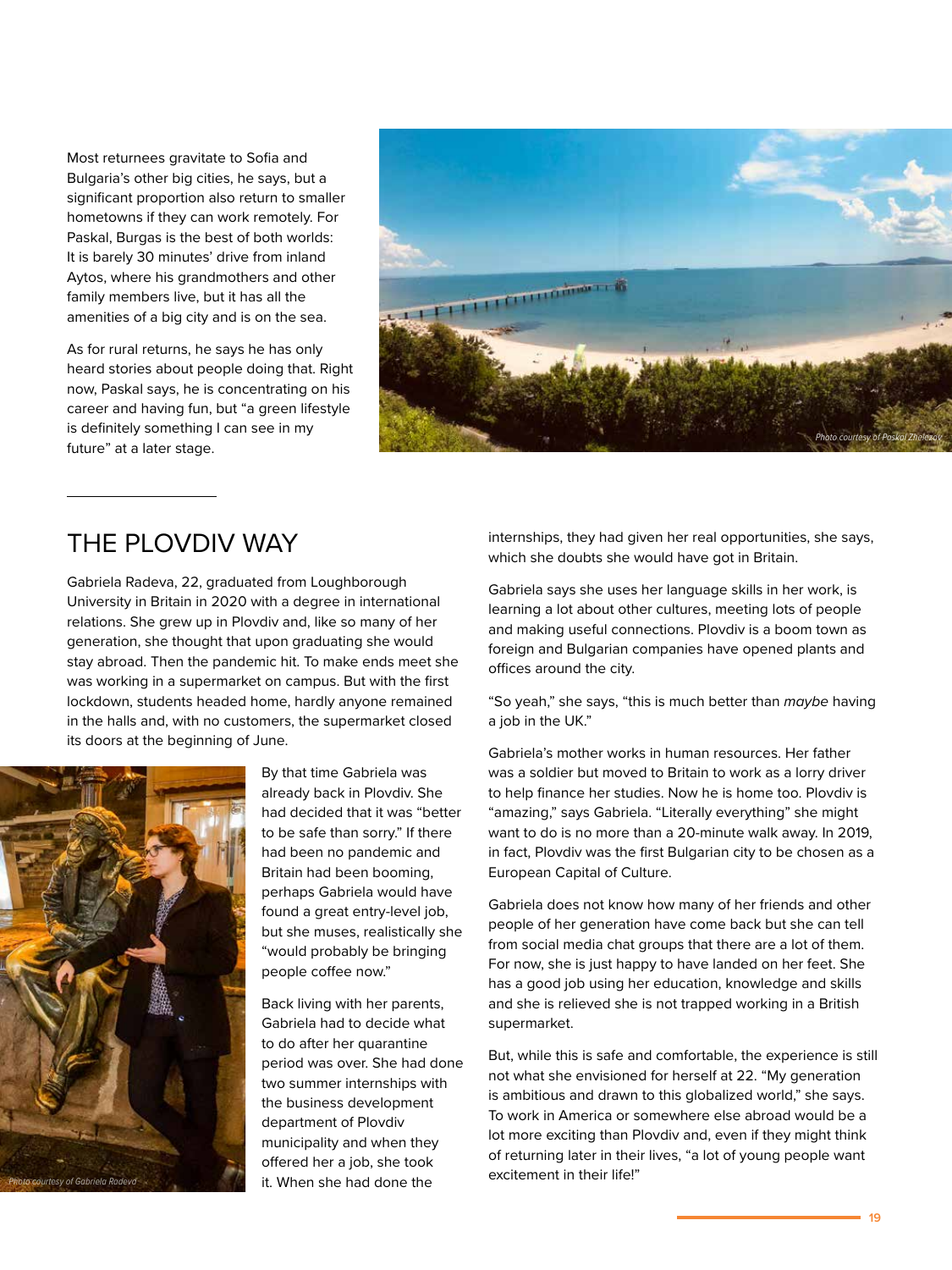

Gabriela says she would hate to live in the countryside. "When you are young, you need energy around you and that is when you can actually do stuff. I don't think I am going to be 60 and going to clubs or going to get coffee at seven o'clock in the morning. That is not going to happen!"

Like many of their generation in Plovdiv, Gabriela's parents have already bought a house to which they intend to retire and where her father already spends most of his time. But the village of Belashtitsa where their house is, is not quite as rural as it once was. It is green and pleasant but, since it takes only 13 minutes to drive to its centre from the centre of Plovdiv, it is not exactly deep in the countryside.

If Gabriela represents something of the way many of her generation feel, there is something about her family which is also highly representative.

Her parents want to live in the countryside, she says. But they have no intention of going back to the tiny town of Simeonovgrad, close to Haskovo, where her grandparents are. An hour and half's drive away from Plovdiv, Simeonovgrad is a dying place, she says, full of elderly people and with few good jobs. "No one is building there," Gabriela says, "everything is going down, everything."

If you drive around Plovdiv, she says, you see plenty of cars with number plates from Haskovo and Kardzhali and other depressed regions. They are depopulating because, apart from those going abroad, their people are coming to Sofia, Plovdiv and Varna to study and because these cities are where the jobs are.

In fact, says Gabriela, "there are constantly new houses just popping out of nowhere in that village…people love the idea of living near the city, but not in it because the air is less polluted."

It is almost at the foothills of the mountains and so in summer the temperature in Belashtitsa is a little cooler than in Plovdiv.

The charms of Belashtitsa are lost on Gabriela for now. But she and her family do symbolize their generations. Covid-19 brought her unexpectedly home to a good job in Plovdiv but the countryside is not for her. For her parents a place in the country is just what they want, but only so long as it is close enough to town, and somewhere that is flourishing. Meanwhile, as long as Haskovo remains depressed, the nearby little town of her grandparents continues to dwindle and die.